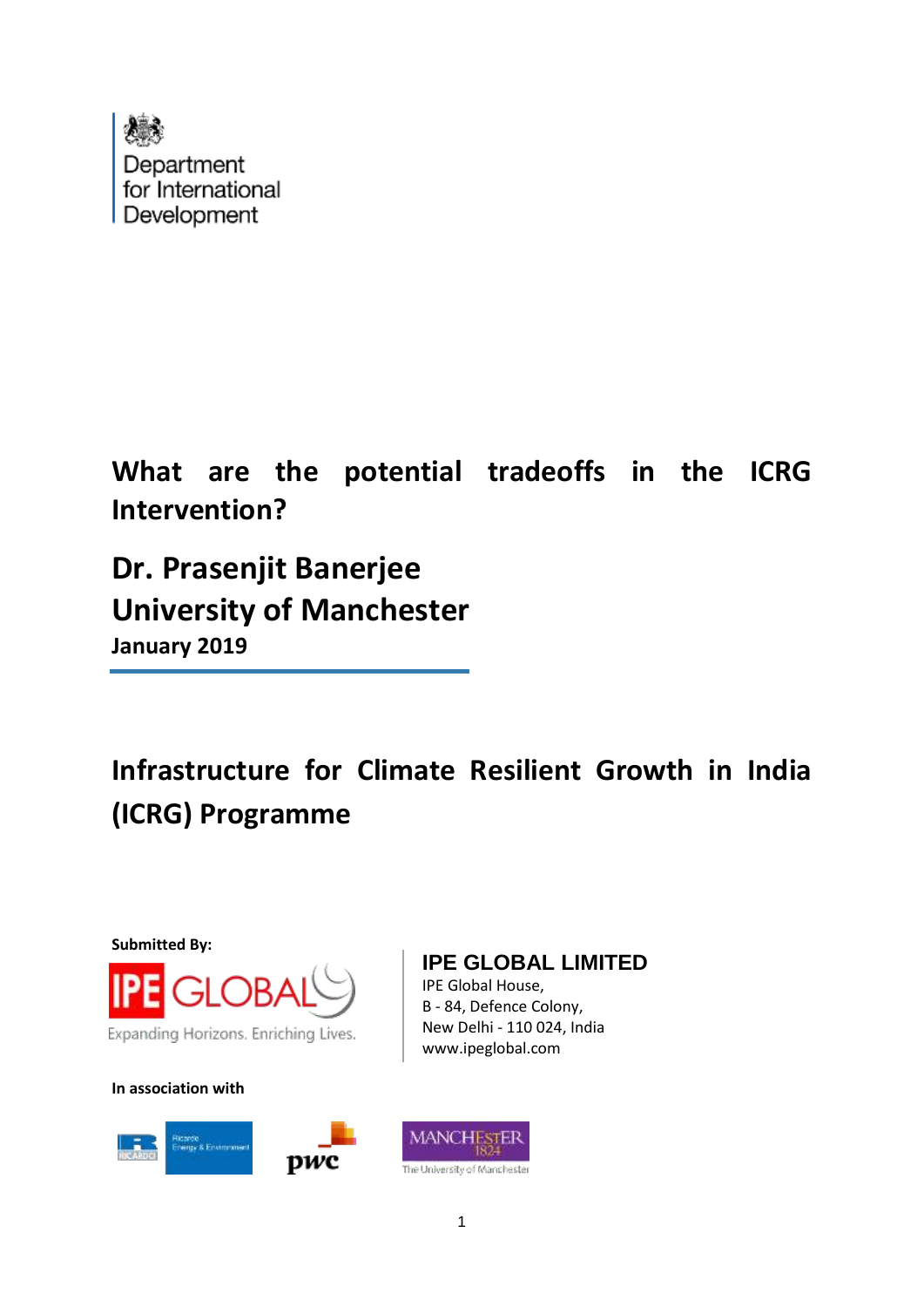#### **Climate awareness and behavioural change in rural India**

Prasenjit Banerjee\*

#### **Abstract**

This paper examines the social norms related to climate-resilient works under MGNREGA and whether climate awareness campaign through ICRG intervention has any impact on influencing such norm. Successful implementation of MGNREGA depends crucially on the climate-awareness of local politicians and common citizens in the decentralised participatory governance structure. Understanding their awareness and social norm around climate protection and how awareness campaign could influence such norm is important for environmental policy since a more incisive understanding of people's preferences and effect of low-cost awareness campaign on behavioural change can aid the design of environmental policies and institutions. Our study shows that awareness campaign through ICRG intervention has a significant effect on subjective beliefs of the people toward climate protection in ICRG villages. Based on standard survey and incentivised survey conducted in ICRG and non-ICRG villages in Bihar and Odisha we find that: (1) respondents in ICRG villages believe that more NRM/ICRG-related work should be undertaken due to climate change which is significantly different from what respondents from non-ICRG villages believe; (2) both common villagers and politicians in ICRG villages are willing to provide significantly more free labour than non-ICRG villages to implement climate-related projects.

#### **JEL Classification:** H11, D64, O12

**Key-words:** MGNREGA, ICRG, politicians, social norm, environmental policy, climate resilience, India

\*Economics, University of Manchester, Oxford Road, Manchester M13 9PL,UK; Email: [prasenjit.banerjee@manchester.ac.uk.](mailto:prasenjit.banerjee@manchester.ac.uk)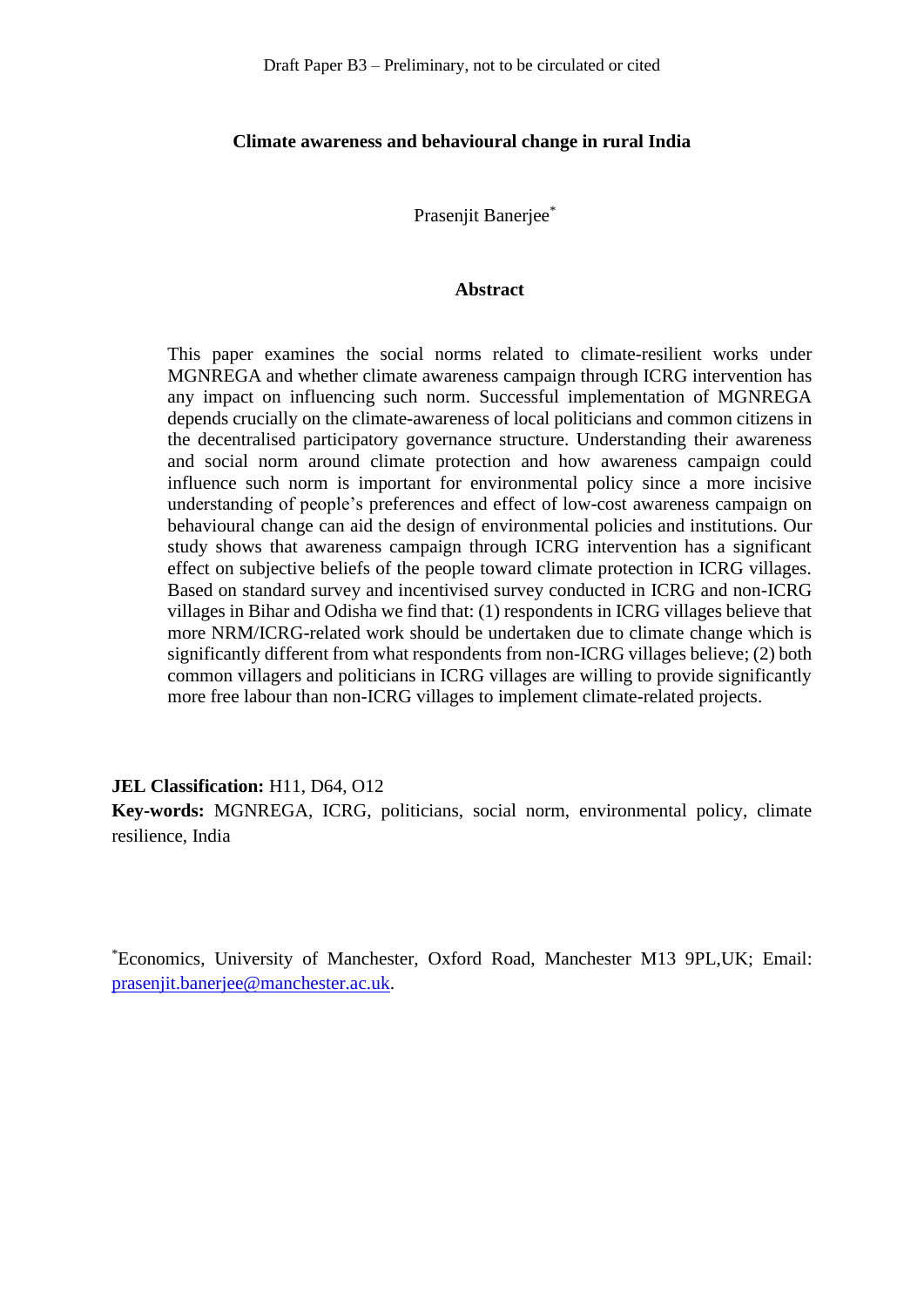#### **Introduction**

As the recent IPCC report warns, the frequency and severity of the extreme climatic events will increase in the future, with developing countries being the worst affected in terms of damages suffered (IPCC, 2013, 2014). In response, public programs are designed and implemented in developing countries to build resilience in both human and ecological systems that could help adapt with and mitigate to future climate risks (see Jayachandran et al. 2017). In India, government has started investing in climate resilience infrastructure in the rural areas through MGNREGS programme<sup>1</sup>. While the original intention of the scheme was to provide a minimum of 100 days of employment on demand to each rural household, there has been a shift in the scheme's implementation since 2014 to an additional focus on asset creation, particularly those that can be linked to environmental objectives such as water conservation, drought proofing and afforestation (Pankaj 2017).

A key feature of the MGNREGS is that it is implemented by local governments (Gram Panchayats, GP), which comprise elected local politicians from the villages that constitute the GP. These politicians are elected through a conventional democratic process and are responsible for implementing a variety of government-funded development programmes and for decisions about investment in local infrastructure, such as sanitation, drinking water, and roads (Chattopadhyay & Duflo, 2004). Elected representatives and common citizens in a village meet annually, the event is called Gram Sabha, where villagers express their preferences about the type of public projects under MGNREGS (e.g. road construction, water management) should be carried out in the following financial year and the elected representatives commit to

<sup>&</sup>lt;sup>1</sup> India's MGNREGS is the largest workfare programme in the world, covering 11 per cent of the world's eligible population (Muralidharan et al. 2015) as well as India's main welfare programme for the rural poor (Imbert and Papp 2015). The financial outlay on the NREGS in financial year 2017-2018 is 5775 million US dollars. NREGS is the most important welfare programme for local governments to run, and the most well resourced in India. For example, an average GP in West Bengal spends typically around 25 to 30 million INR (i.e., 250-300 thousand GBP) of which approximately 85% to 90% allocation is for the NREGS.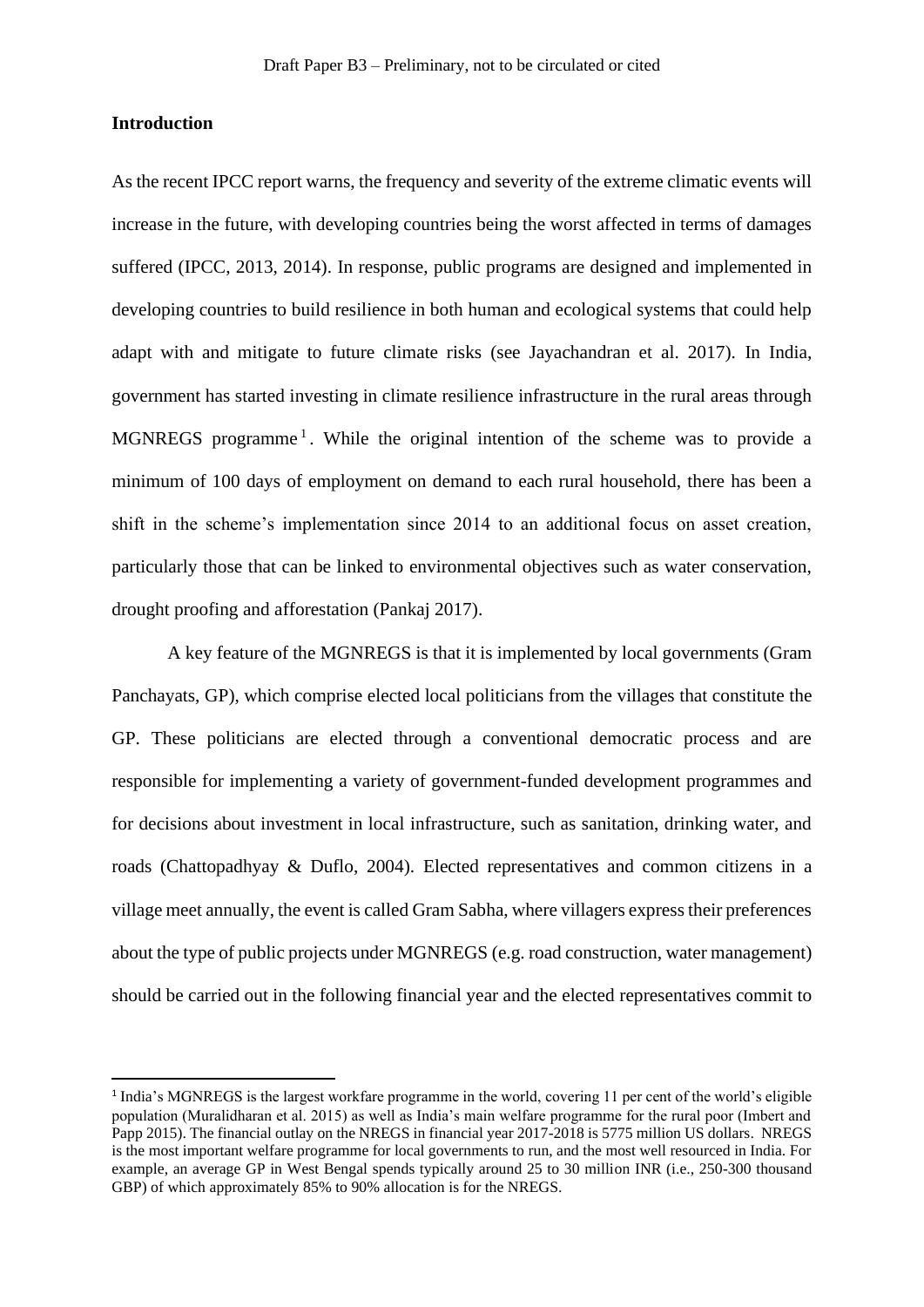implement them subject to resource availability.<sup>2</sup> Whether sufficient environmental goods will be created or not through a successful implementation of MGNREGS depends crucially on the climate-awareness and motivation of local politicians (Jenkins and Manor  $2017$ )<sup>3</sup>—their knowledge about climate change and how they could make a difference are the key preconditions of a successful climate protection in rural India. As the decentralised institution relies solely on general citizens' scrutiny on politicians' work (e.g. Bardhan and Mookherjee 2005), it is important that the general citizens should be also aware of costs of climate change on their well-being and how they could contribute to policy implementation by participating in participatory governance.

While elected representatives at the local level in such a decentralised democracy fundamentally affect the environmental outcome and welfare of citizens, holding politicians to account is not always straightforward. The main focus in the literature in reducing such failures has been costly monitoring and financial incentives by the central governments (e.g., Fisman and Miguel 2007; Olken 2007; Duflo, Hanna, and Ryan 2012; Niehaus and Sukhtankar 2013). In emerging economies, public purse constraints make such standard, and often costly, incentive schemes a less attractive option. Viable, less costly alternatives should therefore be considered.

In this paper, we investigate the impacts of a norm-based and low-cost awareness campaign about climate-change on the behaviour of general citizens and politicians. We make use of a recent programme—Infrastructure for Climate Resilient Growth in India (ICRG). ICRG is a Technical Assistance Programme to Ministry of Rural Development (MoRD), Govt. of India, funded by the Department for International Development (DFID). The aim of the

<sup>&</sup>lt;sup>2</sup> According to the official guideline: Identification and planning of works, developing shelf of projects, ratification and prioritisation of projects as decided by the Gram Sabha.

<sup>&</sup>lt;sup>3</sup> The NREGS is perhaps the best known example in developing country context of where elected local politicians make a difference in the success of the program. However, there are other cases of the important role that elected local politicians play in delivering social welfare programmes, such as the Bolsa Familia in Brazil and Progresa in Mexico (will cite papers).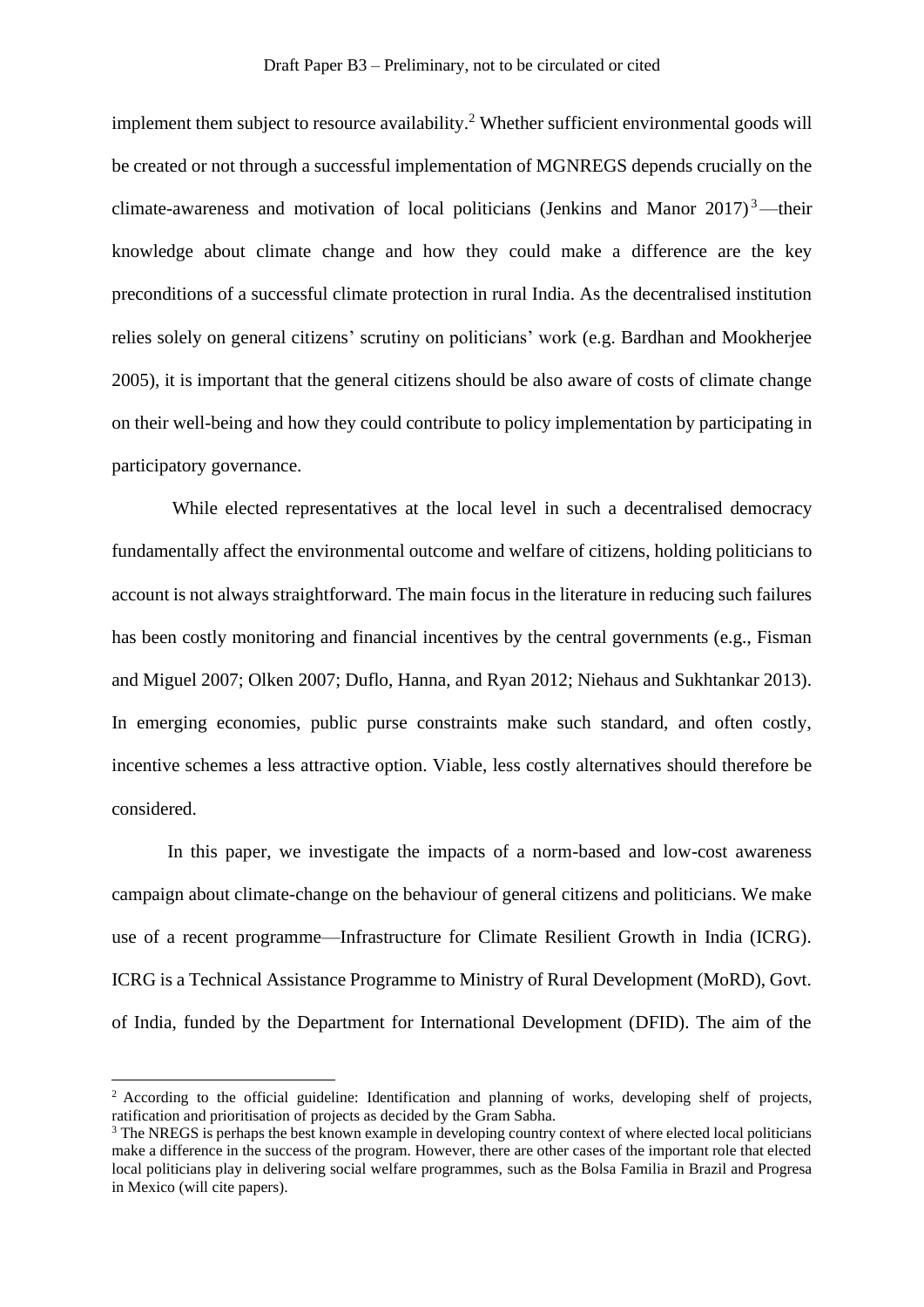programme is, amongst other, to improve the quality of assets built under MGNREGA. It is a four year project (2016-2020) with a 10 million pound budget and it is implemented by four project partners (IPE Global, PWC, Ricardo Energy and Environment and the University of Manchester). This programme has been implemented in 100 administrative blocks of three Indian states—Bihar, Odisha, and Chhattisgarh. As part of the technical support, an awareness programme was run in local language for one year (on average) where common villagers were presented the impact of climate change on their well-being using charts, pictures, and interactive games and lectures. Elected politicians and other local level officials responsible to implement MGNREGS received additional training on this issue and how to build climate resilience infrastructure.

In our study, we randomly chose four ICRG villages and four non-ICRG villages in Bihar and Odisha. We randomly recruit common villagers (i.e. non-politicians) from those villages from a household census. Similarly, for our politician participants, we select randomly from a list of politicians who have won or contested in last 10 years in the village level Panchayat elections. We investigate whether respondents (both politicians and common villagers (i.e. non-politicians)) perceive pro-climate programmes differently in ICRG and non-ICRG villages using a survey. Further we explore whether respondents' willingness to give free labour to implement climate-related works are different in ICRG and non-ICRG villages. More pro-climate perceptions among ICRG respondents and/or more WTW (willingness to work) among ICRG respondents than non-ICRG respondents would suggest that awareness campaign has a positive impact in changing people's behaviour in rural India.

In the standard survey, respondents in ICRG villages believe that more NRM/ICRGrelated work should be undertaken due to climate change which is significantly different from what respondents from non-ICRG villages believe. Moreover, in contrast to the respondents in non-ICRG villages, respondents in ICRG villages are willing to work more hours, even without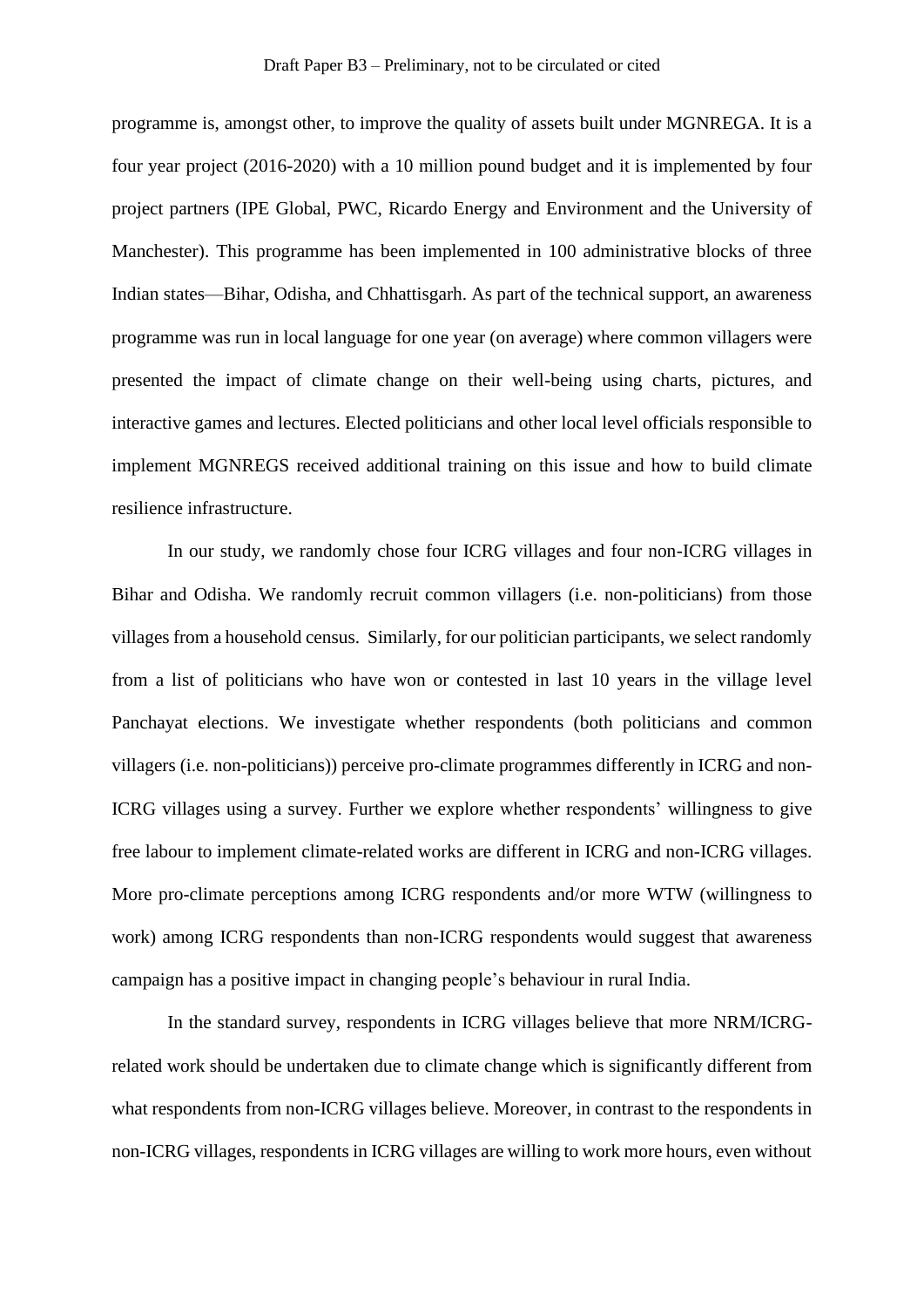any monetary remuneration, to implement climate-related projects. These suggest that ICRG intervention, in particular the awareness campaigns, help influence people's perception about adaptive actions to cope up with climate change.

Results from the CVM study shows that both common villagers and politicians in ICRG villages are willing to provide significantly more free labour than non-ICRG villages for implementing climate-related projects. On average, people in ICRG villages are willing to work more than 12 hours/month whereas non-ICRG people are willing to 11 hours/month (and this difference is statistically significant) and ICRG people are more frequently agrees to work more than 12 hours/month (in about 93% of cases) than non-ICRG people (in about 27% of cases). In the regression analysis, we find a similar result—respondents in ICRG villages are willing to work more without money, about 2 hours extra per month, and the result is statistically significant. It implies that respondents in ICRG villages understand the importance of climate-related projects and willing to contribute to climate adaptation. In addition, regression results show that women and higher caste people are willing to work more than male and lower caste people. This provides suggestive evidence that opportunity costs of time is less for female members and higher caste individuals.

#### **Related literature**

The dominant theme of this paper is to understand better the social norm related to pro-climate works under MGNREGA and whether awareness campaign through ICRG intervention has any impact on influencing such norm. It is imperative then to outline a definition of a social norm. In short, from a sociological perspective, social norms are informal, conjoint understandings that dictate and govern the behaviour of members of a said society. There is a transactional relationship between one's norms and one's environment. Our social environment even shapes the way we think and how our mind works and grows. Social norms are, however,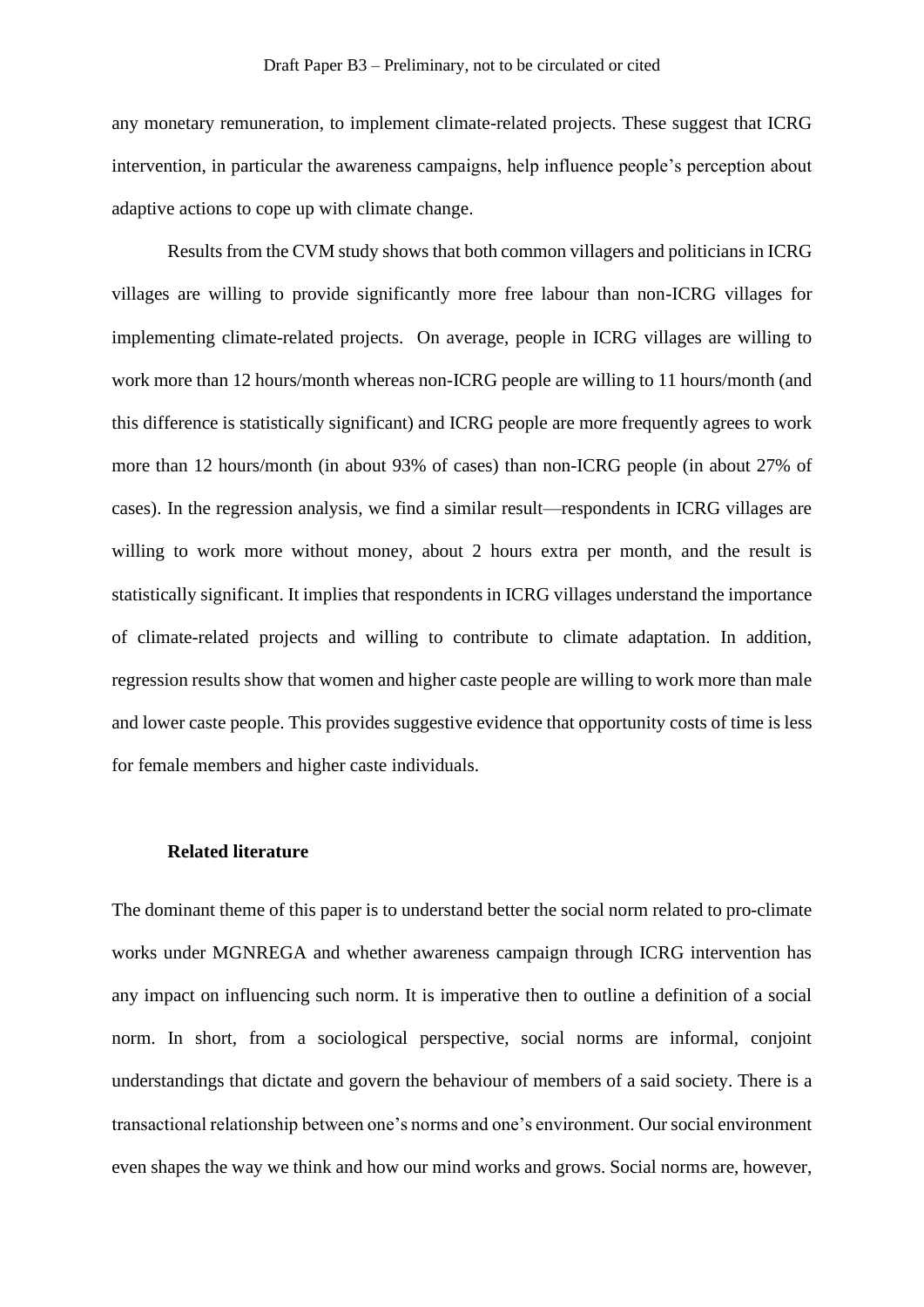not absolutes (Sherif, 1936) . Social norms develop in parallel with relationships and structures of institutions. Therefore, norms can, and do, change in accordance to relevant shifts in the structure and systems that they inherited their existence from. Elster (1989) uses the distinction between homo economicus and homo sociologus to outline his definition of a social norm. He states that the former of the two theories of is guided by pure rationality while the latter's behaviour is dictated by social norms. Elster (1989) continues by stating that rationality states: If you want to achieve Z, do X, while social norms do not care for this outcome orientated approach. Norms function in the sense that there is a social consensus that X is the correct response to action  $Y$  – with little concern for whether X will take you closer to your desired outcome Z. For norms to be social, they must be shared by other people and partly sustained by their approval and disapproval (Elster, 1989b). Norms are primarily sustained by feelings of embarrassment, anxiety, guilt or shame (which could also be classified together as a form of intrinsic disutility) that a person suffers at the prospect of, or by, violating them  $-$  it is the powerful emotions associated with violating social norms that encapsulate the mind.

The nature of the relationship, and the causation, between rationality and social norms is also one that must be considered. Early, anthropologists and sociologists suggested rationality is guided by social norms while more recent generations suggest that norms are tools to be used and manipulated to achieve one's strategic rational interests (Becker, 1976). For example, Kahn, Lamm and Nelson (1977); and Kahn *et al.* (1982) both highlight that low achievers prefer the norm of equity while high achievers promote pay according to productivity. However, the early theory of the relationship between social norms and rationality also holds strength. For example, the norm of vengeance overrides self-interest (Elster, 1989), at least in the mind of the vengeance seeking, which can be considered a positive thing for society.

Despite the ambiguity of the relationship between self and societal interest and social norms there is no doubt that individuals are sufficiently affected by the influence of social norms.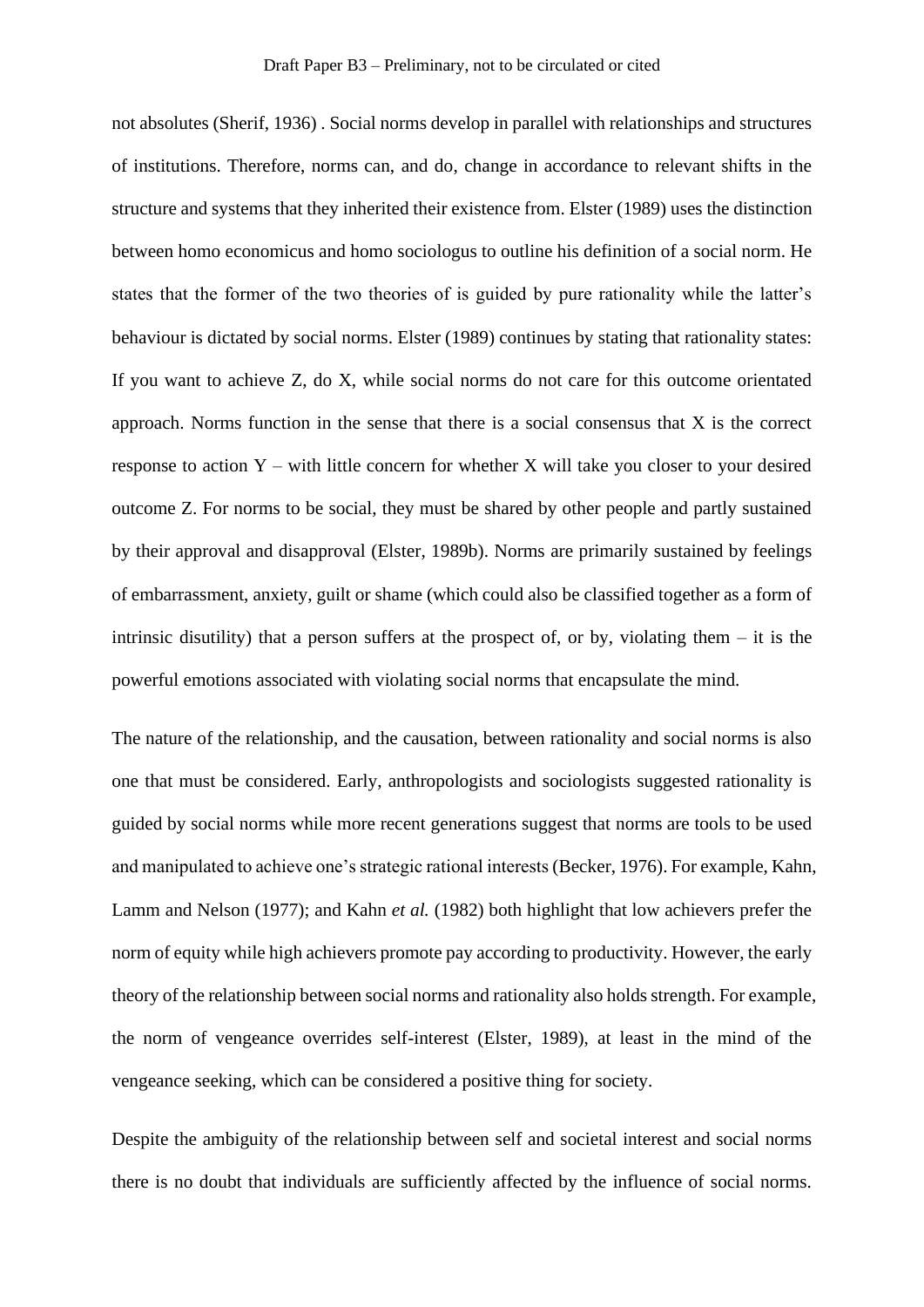Therefore, there is numerous ways in which social norms and influence can shift an individual's decision making. Sherif (1936) noted how the stability of norms grew over time, and once committed different groups could be strongly committed on wildly different measurements. This is basic evidence on why nations, cities or even smaller groups of individuals can converge on very different beliefs due to arbitrary starting points (Thaler and Sunstein (2008), Sunstein (2003) and Sherif (1936). This phenomenon is named collective conservatism and highlights individuals' preferences to stick to traditional patterns of behaviour despite the arrival of new evidence or needs. This is also linked with the idea of pluralistic ignorance – the idea that individuals follow an idea or norm not because of rationality or desire but simply due to the belief that the majority of all other individuals desire to follow this pattern of behaviour.

Another interesting point to note about the "mob mind" behaviour that was just mentioned is noted in (Schultz *et al.*, 2007). The paper used the above ideas in a form of a behaviour "nudge" to try and lower energy use in California. Their first approach was to report to all households their level of electricity usage in comparison with the average. This had astounding effects and both high users and low users diverged towards the mean. This was an interesting observation but not exactly advantageous as the gains were balanced by the losses – the boomerang effect. They then furthered the experiment by the use of a smiley or sad face on the reports which accompanied the low users and the high user's energy use respectively. This removed the boomerang effect significantly and suggests that individuals respond to what others do, but further respond to what others think is "good" to do (see Alcott 2011).

The contradiction between rationality and adhering to social norms is further enlightened by Fershtman, Gneezy and List, (2012). The intriguing paper highlights the idea that in every situation there are numerous social norms present. The authors clarify that in each specific situation, the situation itself determines the set of relevant social norms, which in turn defines the set of relevant acceptable decisions. This in turn lets individuals "choose" from this set, and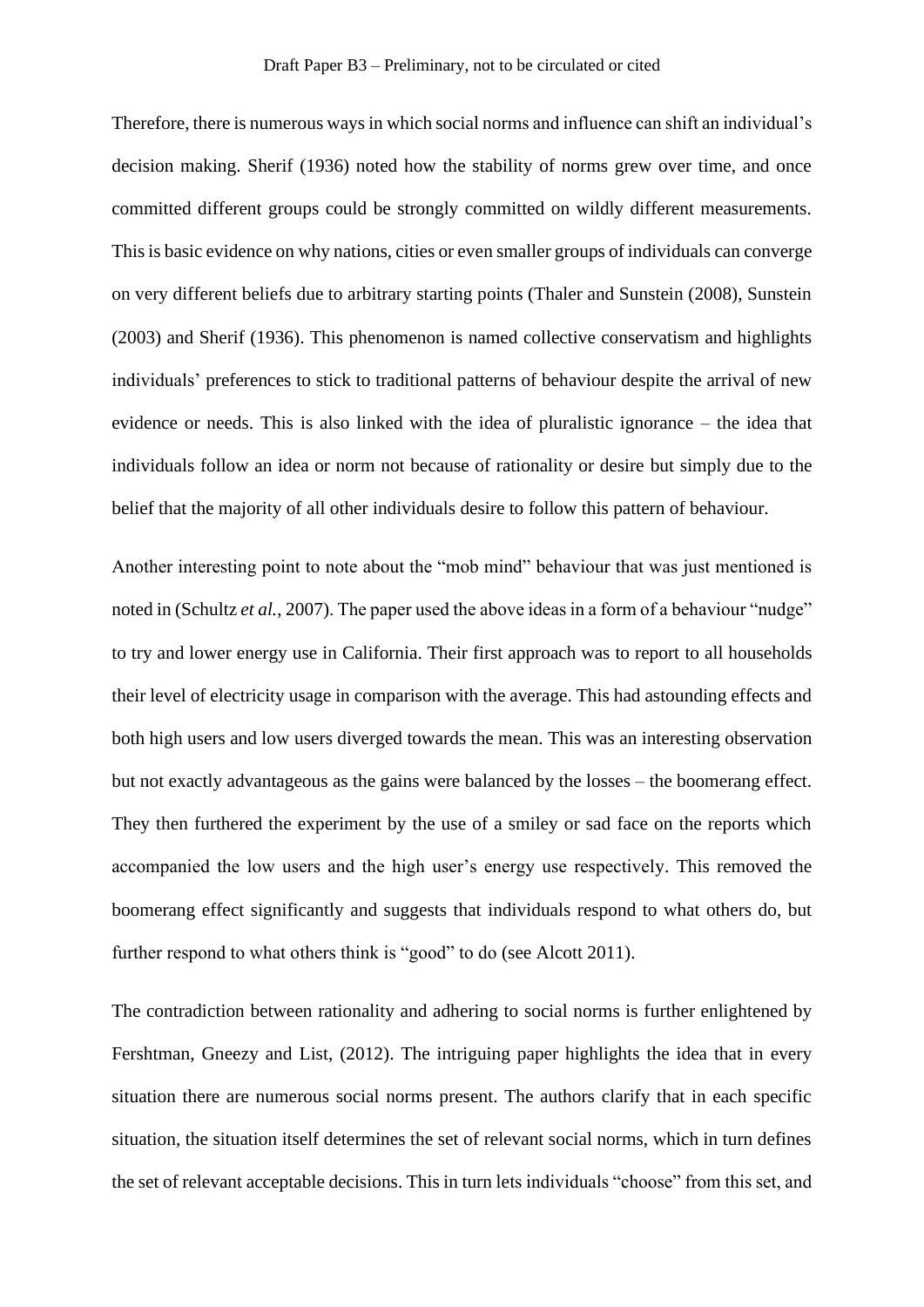therefore can choose a social norm that "justifies" their actions. Fershtman, Gneezy and List, (2012) use the example of Fehr and Schmidt's (1999) inequity aversion experiment in comparison with their own modified version to display the theory. This suggests that individuals are often constrained by social norms, but can often cherry pick which social norms that further their self-interest. In the two examples above, individuals were happy to discard the norm of equity for the norm of fair pay for fair work because it suited their rational selfinterest.

Therefore, there can be no denial that social norms have a mammoth influence on individual behaviour. However, as also aforementioned, social norms can be shifted and even reversed while also be clever intervention can be used to benefit individuals and society. Here lies the motivation of the paper: whether awareness campaign helps influence social norms in rural India.

Environmental economics is the application of economic principles to sharpen environmental policy to better prevent market failure, reduce environmental risks, increase cooperation and coordination, design more cost-effective incentives, value the environment more accurately, and ensure sustainability. Following the traditional public-choice approach to neo-classical economics, environmental policy is determined by political and economic self-interest political competition is an important source of internalization of economic externalities (Buchanan and Tullock 1975; Aidt 1998; Oates and Portney 2003; Fredriksson et al 2010; Milner and Olliver 2016). A well run democratic system, with electoral campaign and elections, is an effective institution to discipline politicians as voters can punish them via re-election (e.g., see Ferejohn 1986; Key 1966).

While the role of such social preferences among politicians has been studied for several decades by political scientists and psychologists (see e.g., Calvert 1985; Wittman 1983), the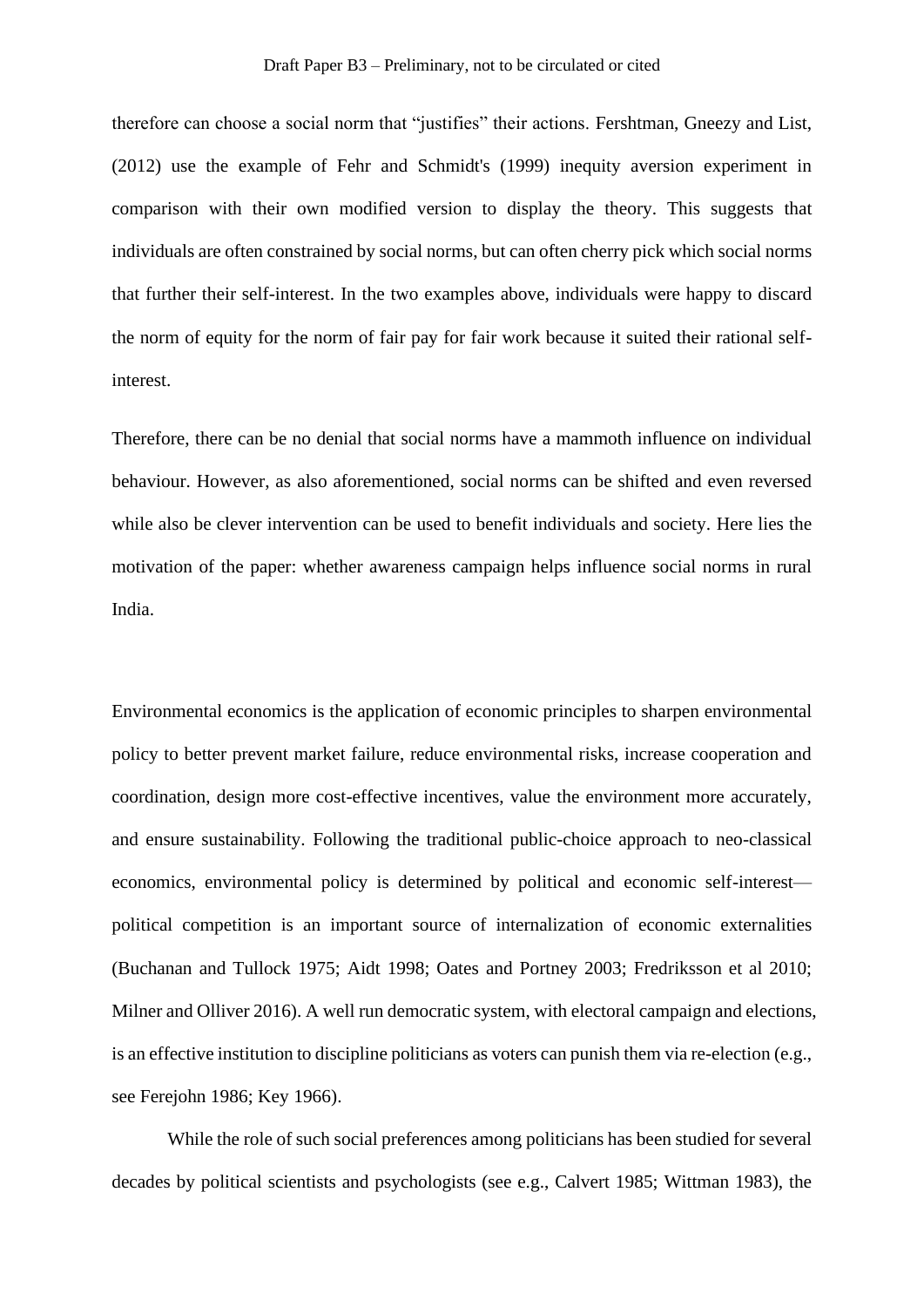political economy literature has recently started exploring political competition with political actors and/or voters with non-standard preferences. For example, candidates can have heterogeneous motives, e.g., in two dimensions: policy preferences and lying aversion (Callander and Wilkie 2007), or may have different 'character' (Kartik and McAfee 2007) or skills (Buisseret and Prato 2016). Alternatively, heterogeneity may come from public spirit motives (altruism) and honesty (incorruptibility) (Bernheim and Kartik 2014). Moreover, candidates without such intrinsic motives can signal such unobservable characteristics strategically to voters to gain a good reputation which eventually helps them achieve their ulterior self-interested motives (Callander 2008; Benabou and Tirole 2006).

There are still substantial knowledge gaps about the respective roles of socialpreferences on political selection and politicians' behaviour since the extant literature is not well suited to provide empirical/experimental support to identifying such preferences. It is, however, hard to convincingly isolate one type of politician preferences from another (i.e., selfinterested vs social preferences): observed politician behaviour is unlikely to accurately guide research efforts. While empirical studies can successfully document politicians' competence (e.g., education or legislative efforts) (Ferraz and Finan 2011; Dal Bo et al 2017), the empirical study of politician motivation gives rise to tougher identification challenges. In this paper, we use standard survey and incentivised survey to understand self-selected politicians social norms and social preferences in a decentralised democratic setting.

The Mahatma Gandhi National Rural Employment Guarantee Act (MGNREGA) includes activities under nine different heads to provide employment to village communities and improve their livelihoods. This scheme is India's largest and best resourced social welfare programme to date (with a budget of 8.91 billion USD in 2010-11), and the world's largest social security intervention in terms of outreach (33 million households in 2013-14). While MGNREGA financing is mostly from the Central Government, implementation is strongly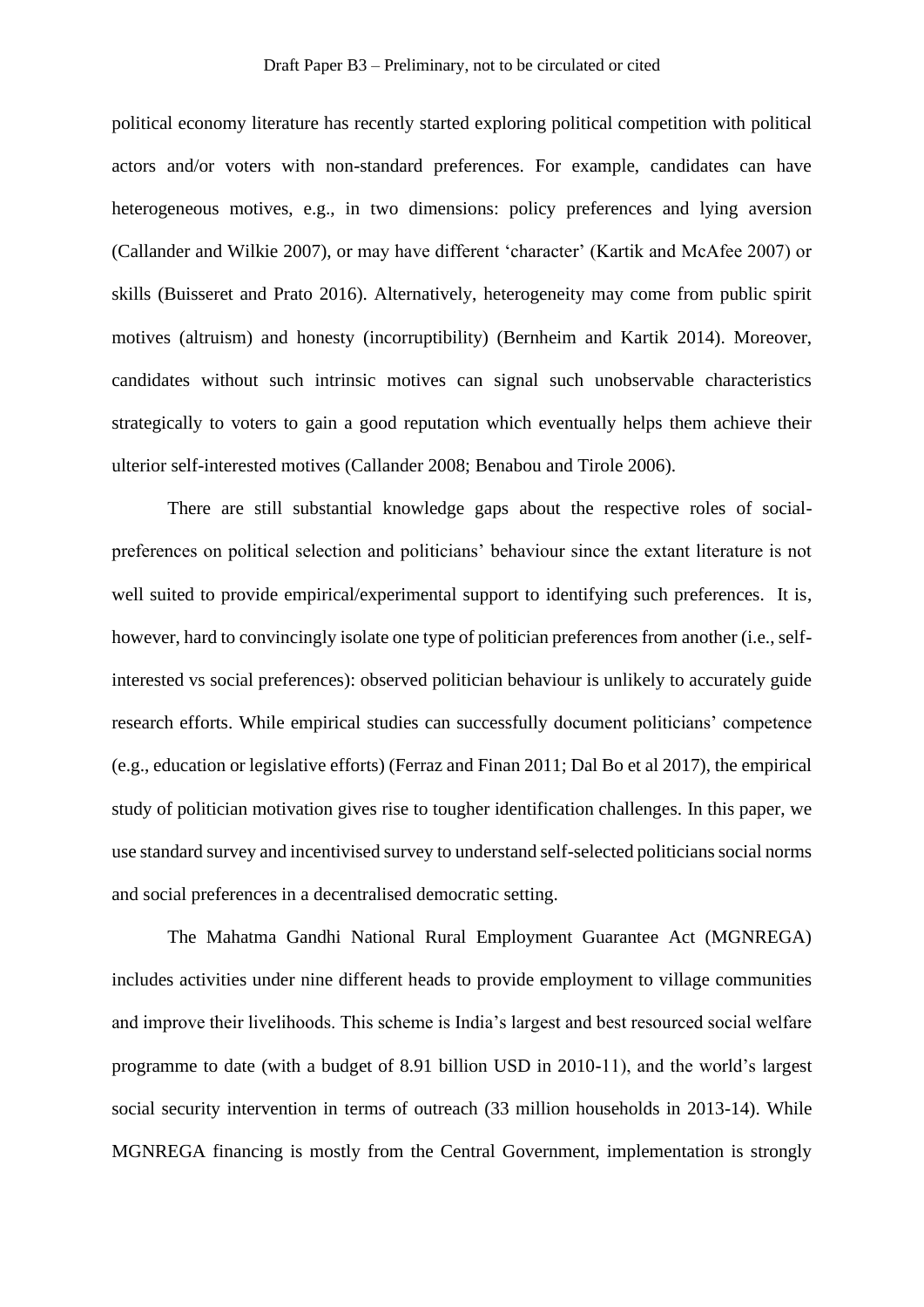decentralised. There have been various studies looking into aspects such as its socioeconomic impact, its finances, and its administration and implementation, rural poverty alleviation, gender issues, livelihood and food security, and migration, but there has been little focus on the environmental valuations of the activities that have been carried out so far, except a few that look at environmental impacts of this scheme and mostly they find a positive impact of the scheme on environmental goods and services, such as groundwater recharge, water storage, soil fertility, reclamation of degraded lands and carbon sequestration (e.g., Tiwari et al 2011; Kareemulla et al. 2009; Esteves et al. 2013).

#### **Survey design**

#### *Recruitment*

For recruitment, we take advantage of India's decentralised and democratic local governance structure, the Panchayat system. This system has three tiers: *Gram Panchayat* (village-level councils), *Panchayat Samiti* (block-level councils), and *Zila Parishad* (district-level councils). A *Gram Panchayat* is divided into *Samsads* (wards). Citizens elect representatives for each tier and elections are held with regular, five-year intervals<sup>4</sup>. Village level elected representatives generally do not have a role in the higher tiers (e,g., block or district level) unless they are the village council head or hold a key position in the political party they belong to. Through the 73<sup>rd</sup> Constitutional Amendment (1993), village councils were given responsibility for implementation of a variety of government-funded development programs and decisions about investments in local infrastructure such as sanitation, drinking water and

<sup>4</sup> The politicians at the bottom tier of this system (*Samsad* or ward leader) represent around 500-800 voters (around 200-300 households) and are members of a village council or *Gram Panchayat* (GP). GPs usually serve around 3000-5000 voters, although size varies widely. The second tier (i.e., block level) consists of 10-12 GPs and the final tier is the district council (i.e., *Zila Parishad*) which consists of 15-20 (on average) blocks.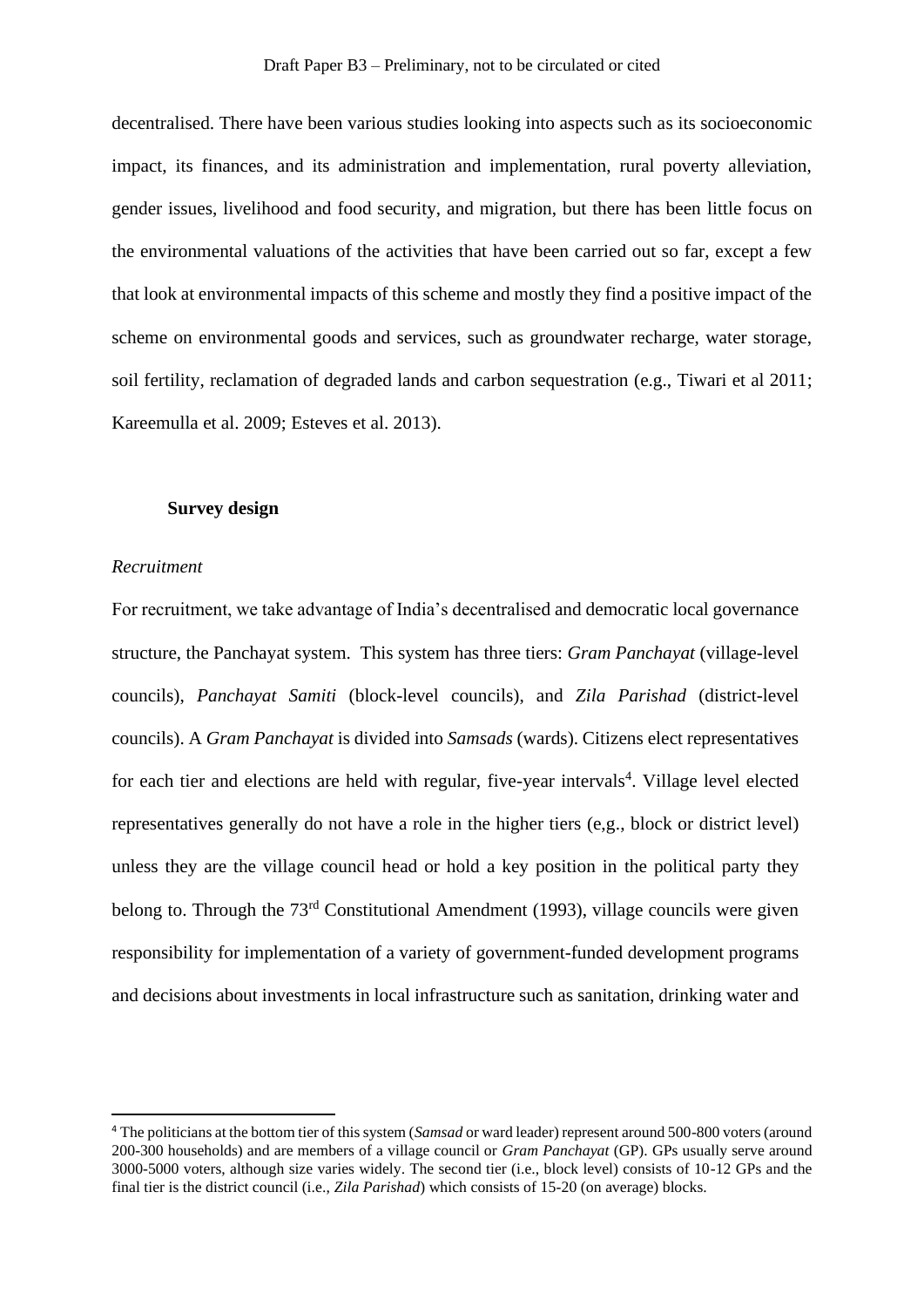roads (Chattopadhay and Duflo 2004). The elected representatives of interest here can thus exercise considerable power in their constituencies.

Our definition of a politician is a person who has either recently fought or recently won an election for a village council (*Gram Panchayat* or GP) seat as a ward member. The politicians at the bottom tier of this system (Samsad or ward leader) represent around 500-800 voters (around 200-300 households) and are members of a village council or Gram Panchayat (GP). GPs usually serve around 3000-5000 voters, although size varies widely. The second tier (i.e., block level) consists of 10-12 GPs and the final tier is the district council (i.e., Zila Parishad) which consists of 15-20 (on average) blocks. Monetary incentives for holding office are limited (e.g. the official salary of the village head is about USD 50/month, ward leaders are paid even less); but there are potential private returns from political rents and corrupt practices. Elected representatives may also enjoy high social status (e.g., Fehr et al. 2013; Jack and Recalde 2015). Village level politicians are likely to have lower opportunity costs of time and are unlikely to be concerned about their reputation (e.g., to influence the probability of winning elections) when facing an unknown audience they have not previously met and are unlikely to meet in the future.

In Odisha Keonjhor district and in Bihar Banka district were selected due to convenience and researchers' prior experience working there. From Keonjhar district the following ICRG blocks were selected randomly for our study: Patna, Saharpada, Ghatagaon, and Telkoi. Also, Anadpur block from Keonjhor district was randomly selected as non-ICRG block. From Banka district, we randomly selected Belhar block as non-ICRG block and the following blocks as ICRG blocks: Fullidumar, Chanan, Bousi, and Dhoraiya. From each selected block, we then chose villages following a random sampling. We then randomly selected our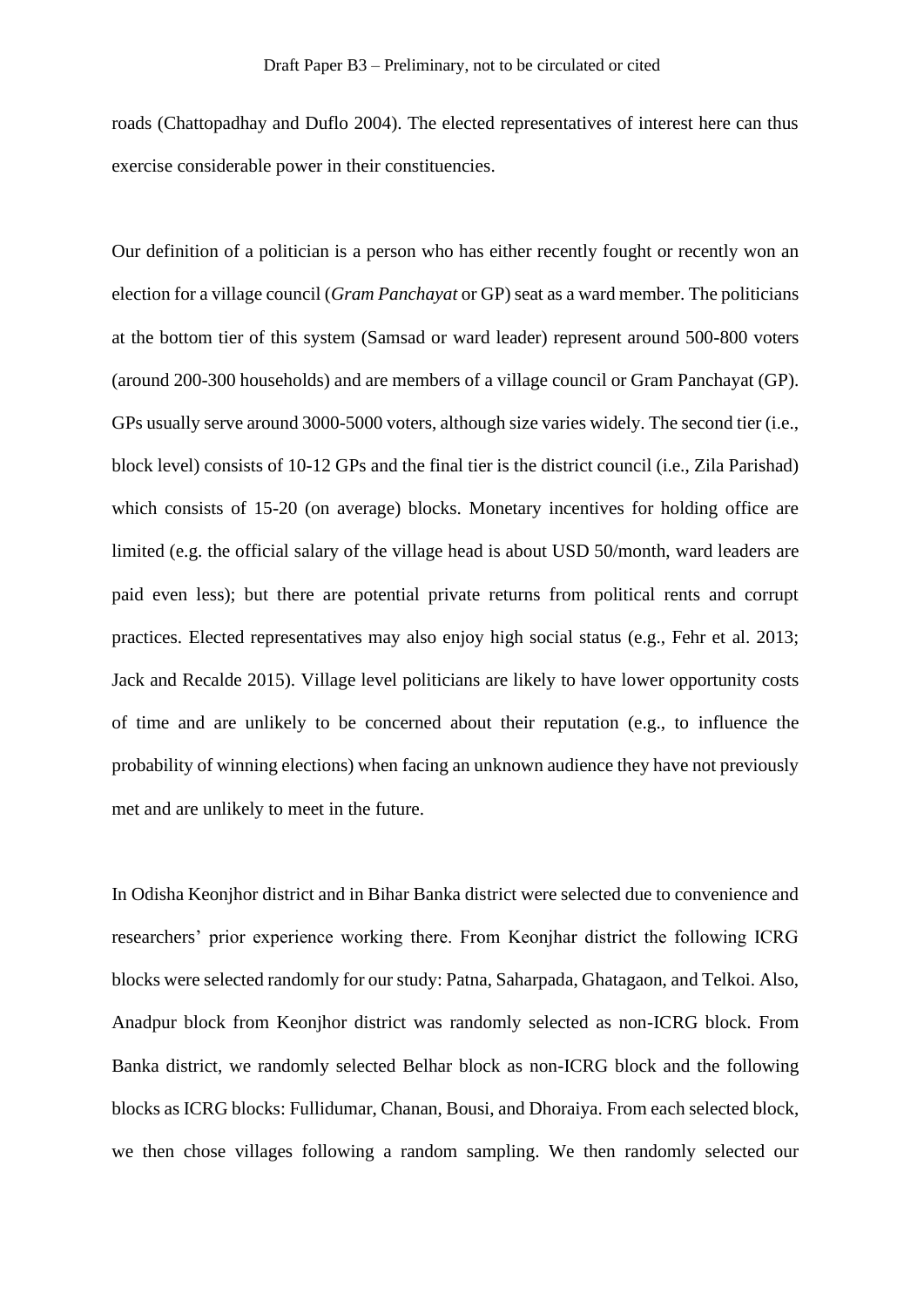participants, common villagers and politicians, from a carefully assembled list of politicians who had stood for GP elections during the last ten years and a village census. Our research assistants recruited local enumerators to collect participant information. They prepared a list (census) of households, which was always kept with them only, containing basic demographic information (name of household head, sex, education, occupation). Following a blinded, random protocol, the enumerators selected potential participants and invited them to participate with an invitation letter prepared by the research team.

#### **Results and discussion**

*Data.* Our sample contains 230 respondents from ICRG villages and 214 respondents from non-ICRG villages (and in total, we have 444 observations). Also, 25% and 28% of the respondents are politicians in ICRG and non-ICRG villages. In Table 1, we present the summary statistics of the observable characteristics of the respondents, by gender, educational level, age, caste, elected member and occupation. We note that that 24% and 18% of the respondents in ICRG and non-ICRG villages are female. There is little difference in the age profile and years of education of respondents in ICRG and non-ICRG villages (average years of education are10.1 and 10.23 years in ICRG and non-ICRG villages and average age is 40.38 in ICRG villages and 38.58 in non-ICRG villages). Similar pattern is observed in caste profile except OBC (Other Backward Caste) category—40% in ICRG and 28% in non-ICRG. Eighty three per cent of respondents are agricultural labourers in ICRG villages as compared to 64 per cent of respondents in non-ICRG villages.

*Results.* We report our main results here.

#### **Standard survey:**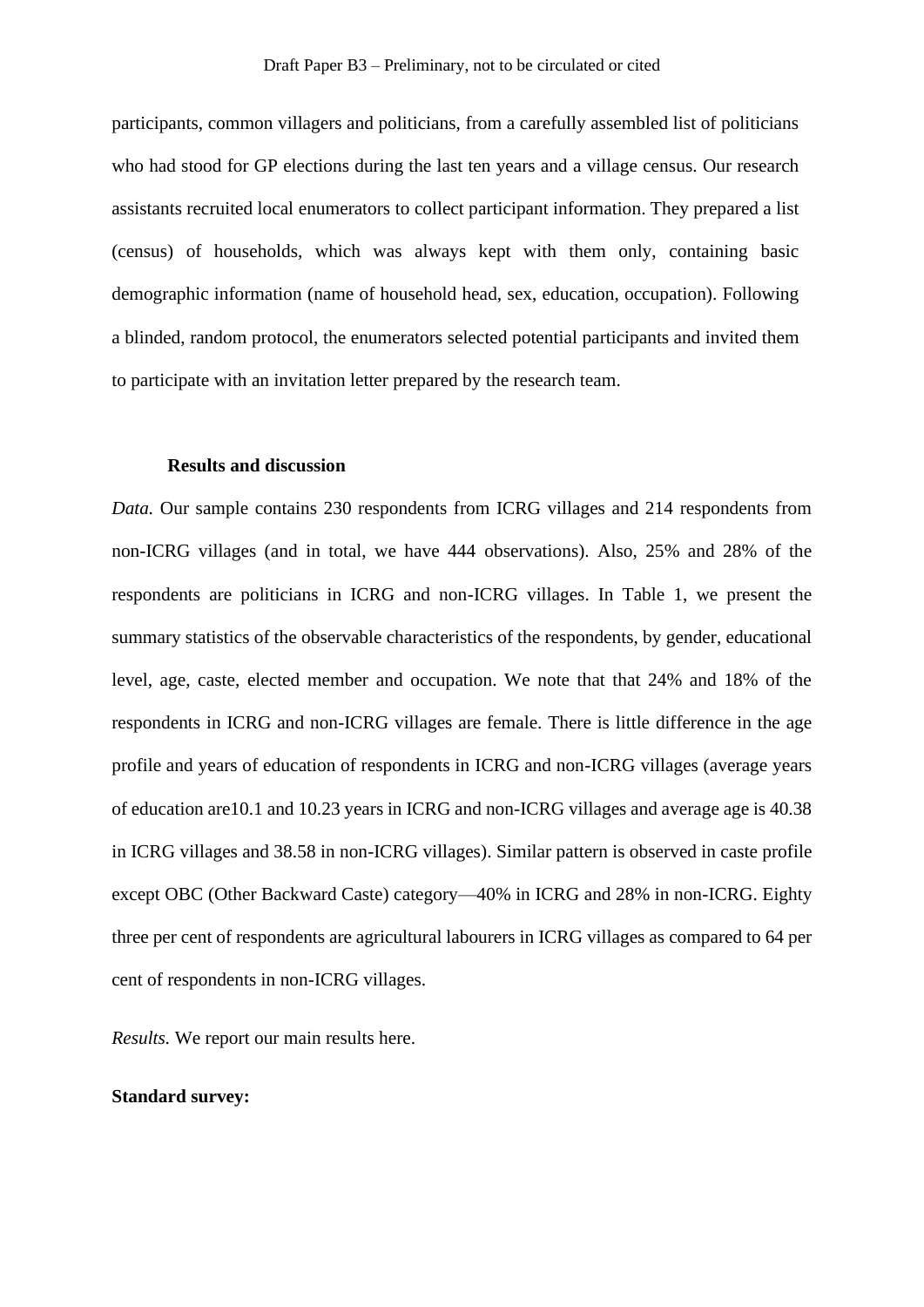In the standard survey, we ask respondents in ICRG and non-ICRG villages to rate some statements from 'strongly disagree' to 'strongly agree' on a qualified scale of four. The first statement states (see Table 2):

*I believe that the ICRG/NRM<sup>5</sup> works in the village are very important for the well-being of the entire village*

This is to understand whether respondents understand the importance of any work related to climate-change and/or environmental protection—Natural Resource Management (NRM) works in non-ICRG villages and Climate Resilient Work (CRW) works in ICRG villages. In both villages, villagers, politicians, and other officials should be aware of the NRM and CRW works as a detailed discussion is supposed to take place in Gam Sabha meetings. In ICRG villages, a more rigorous awareness programme for general people and specific training for politicians and other officials have been taken place. Such awareness campaign and training should provide better understanding of the importance of such works in ICRG villages. As politicians and other officials receive more training and they are responsible for programme implementation, we hypothesise that elected members will care more about ICRG-related works than politicians in non-ICRG villages. Hence we hypothesise:

*Ho1: Villagers and politicians in ICRG villages care more about NRM/ICRG related works than the villagers and politicians in non-ICRG villages.* 

We are unable to reject the hypothesis. On average villagers in ICRG villages are more concerned about climate-related works through MGNREGS—the mean perception of ICRG villagers is 3.90 and the mean perception of villagers in non-ICRG villagers is 3.71 and these means are statistically significant at the 5% level of significance ( t-statistic is 3.80, see Table 2). Similar result is observed for politicians—the means are 3.93 and 3.68 for ICRG and non-ICRG villages and they are statistically significant at 5% level (t-stat is 2.68). Figure 1 supports

<sup>5</sup> Refer to the exact ICRG works are taking place/had taken place in the village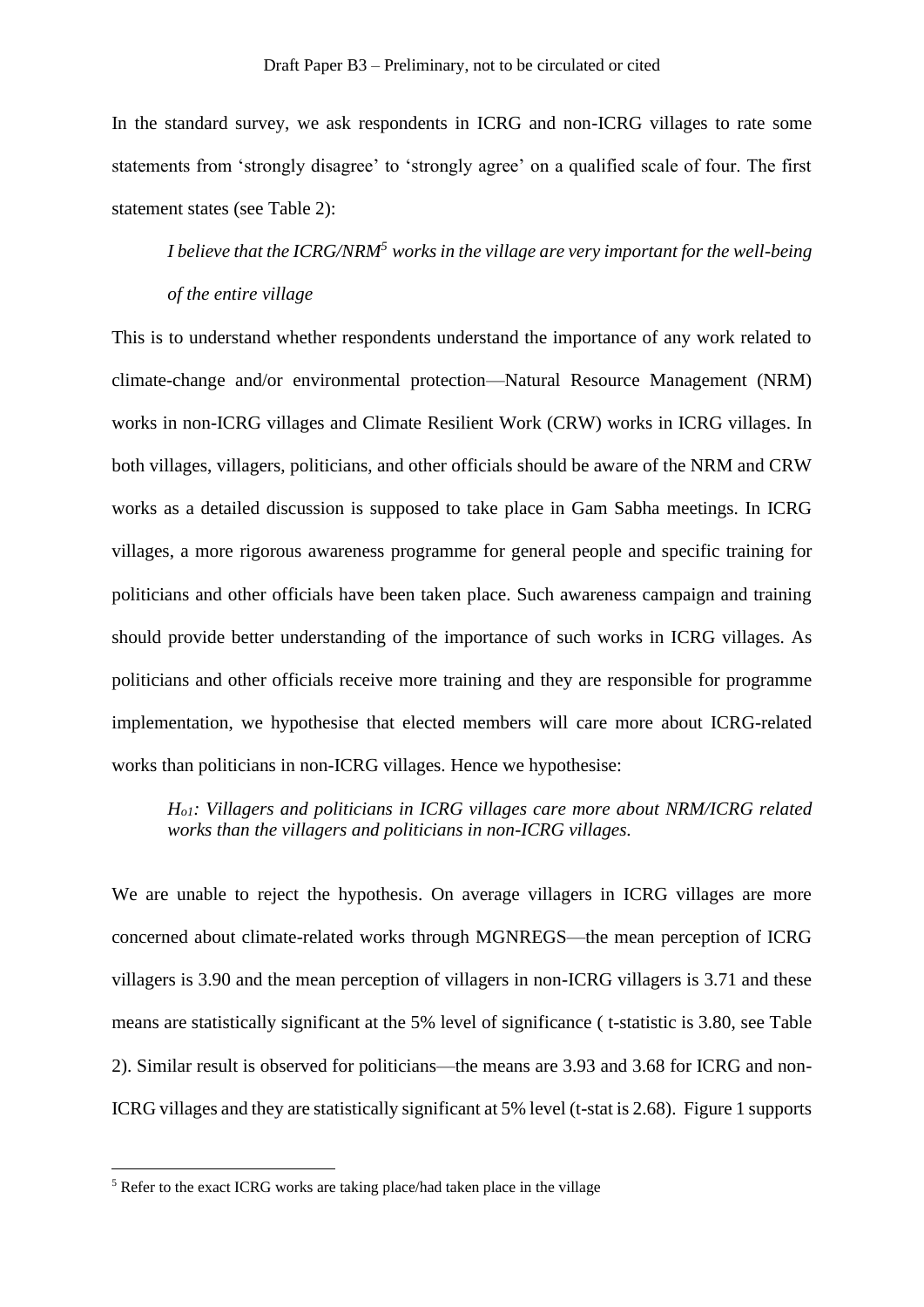this. In Figurer 2 we show perception in ICRG villages is different from non-ICRG villages with the pooled data.

The next statement in the survey goes like:

*I am very concerned about environmental issues in my village*

This is to understand the general perception of the villagers about the environmental issues, for example, ground water depletion. As argued above, we hypothesize that villagers and politicians in ICRG villages should express more concerns compared to their counterpart due to the effect of climate-awareness programme. We test the following hypothesis:

*Ho2: Villagers and politicians in ICRG villages are more concerned about environmental issues in their villages than the villagers and politicians in non-ICRG villages.* 

We are unable to accept the hypothesis. As shown in Figure 4, the overall mean difference of the response in this particular question is not different between ICRG and non-ICRG respondents. There is no significant difference in mean responses between villagers in ICRG and non-ICRG villages and between politicians in ICRG and non-ICRG villages (see Table 2 and Figure 3). The mean perception of ICRG-villagers is 3.20 and the same for non-ICRG villagers is 3.05 and this difference is not statistically different (t-stat is 1.26). For politicians, ICRG-politicians' mean response is 3.22 and non-ICRG politicians' mean response is 3.40 and the difference is not statistically different (t-stat is -0.87).

Next we investigate whether villagers and politicians in ICRG villages believe that they should work more to implement climate-related projects with and/or without monetary compensation. If the awareness and training as part of ICRG interventions help motivate people for environmental protection, we should expect them to contribute more labour to implement climate-related projects (as argued by Besley and Ghatak 2005) compared to those who have not received such awareness. To understand this, we have following the statement in the survey: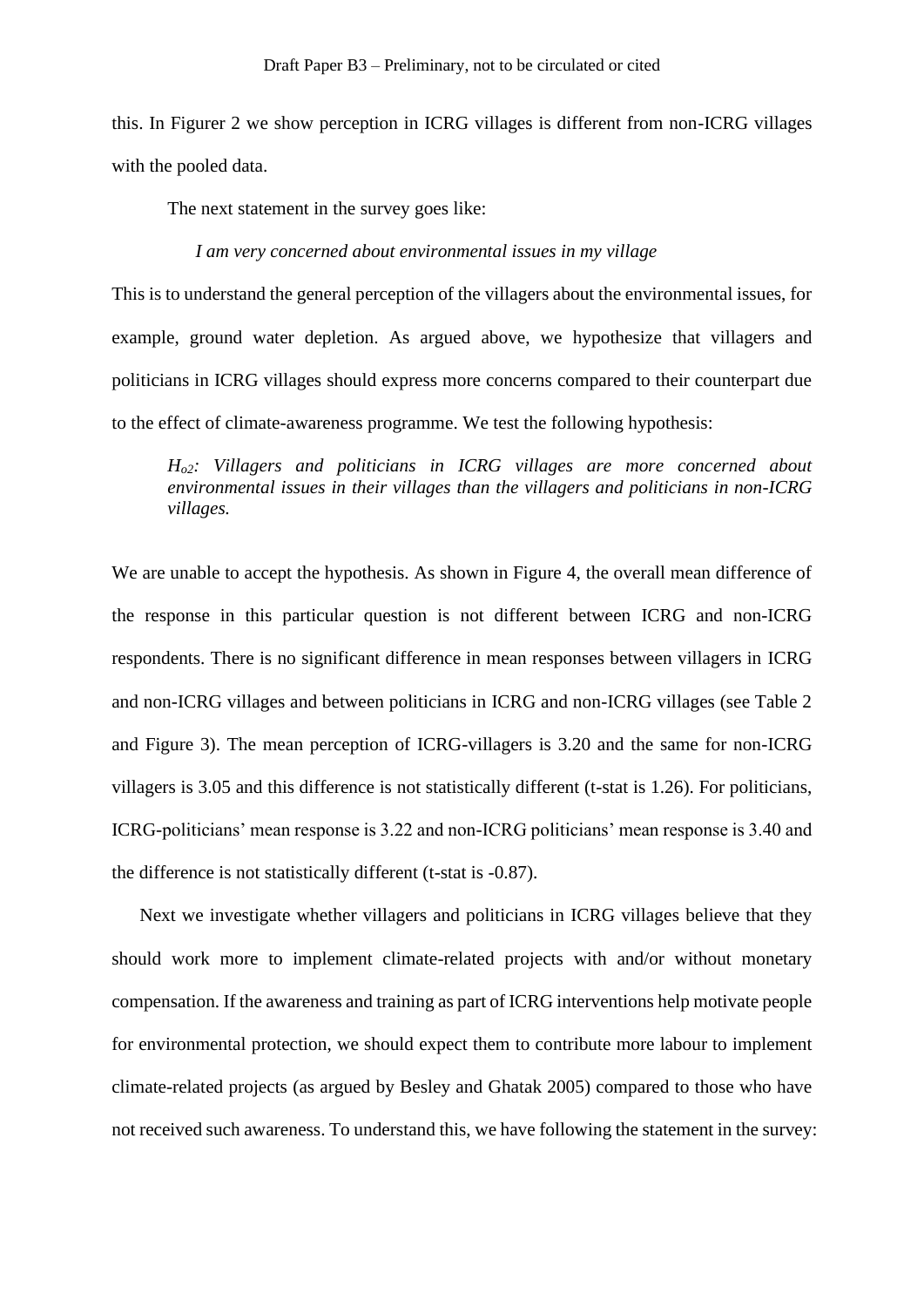*I would be willing to work more hours to implement ICRG/NRM works, even without any additional payments*

Our hypothesis is:

*Ho3: Villagers and politicians in ICRG villages believe to work more to implement climate-related work, even without monetary payments, than the villagers and politicians in non-ICRG villages.* 

Interestingly, we are unable to reject the hypothesis. On average, both villagers and politicians in ICRG villages strongly agree with the statement that they want to work more hours to implement climate-related work without any monetary payments (see Figure 5). Also, on average, this perception in ICRG-villages is significantly different from the non-ICRG villages (see Figure 6). The mean level of agreement among ICRG-villagers is 3.61 whereas the same is 3.15 among non-ICRG villagers and these means are significantly different with a t-statistic of 6.61 (see Table 2). Similarly, ICRG-politicians' average agreement (3.74) is significantly different from non-ICRG politicians (3.22), and t-statistic is 3.91).

We also explore what people, both villagers and politicians, think about the difference and innovation of climate resilient works (CRW) under ICRG interventions compared to standard natural resource management (NRM) works carried out under MGNREGS. The following statement in the survey summarises this.

*I do not see any difference between NRM works under MGNREGA and proposed/on-going* 

#### *ICRG/NRM works.*

The goal of the ICRG intervention is to provide technical assistance to GP officials so that they could carry out standard NRM works more sustainably. One should expect that people can understand this difference and innovation. We test this using this survey.

*Ho4: Villagers and politicians in ICRG villages believe the works under ICRG are different from NRM works under MGNREGS. Villagers and politicians in non-ICRG villages believe the ongoing NRM works are no different from the proposed NRM works under MGNREGS.*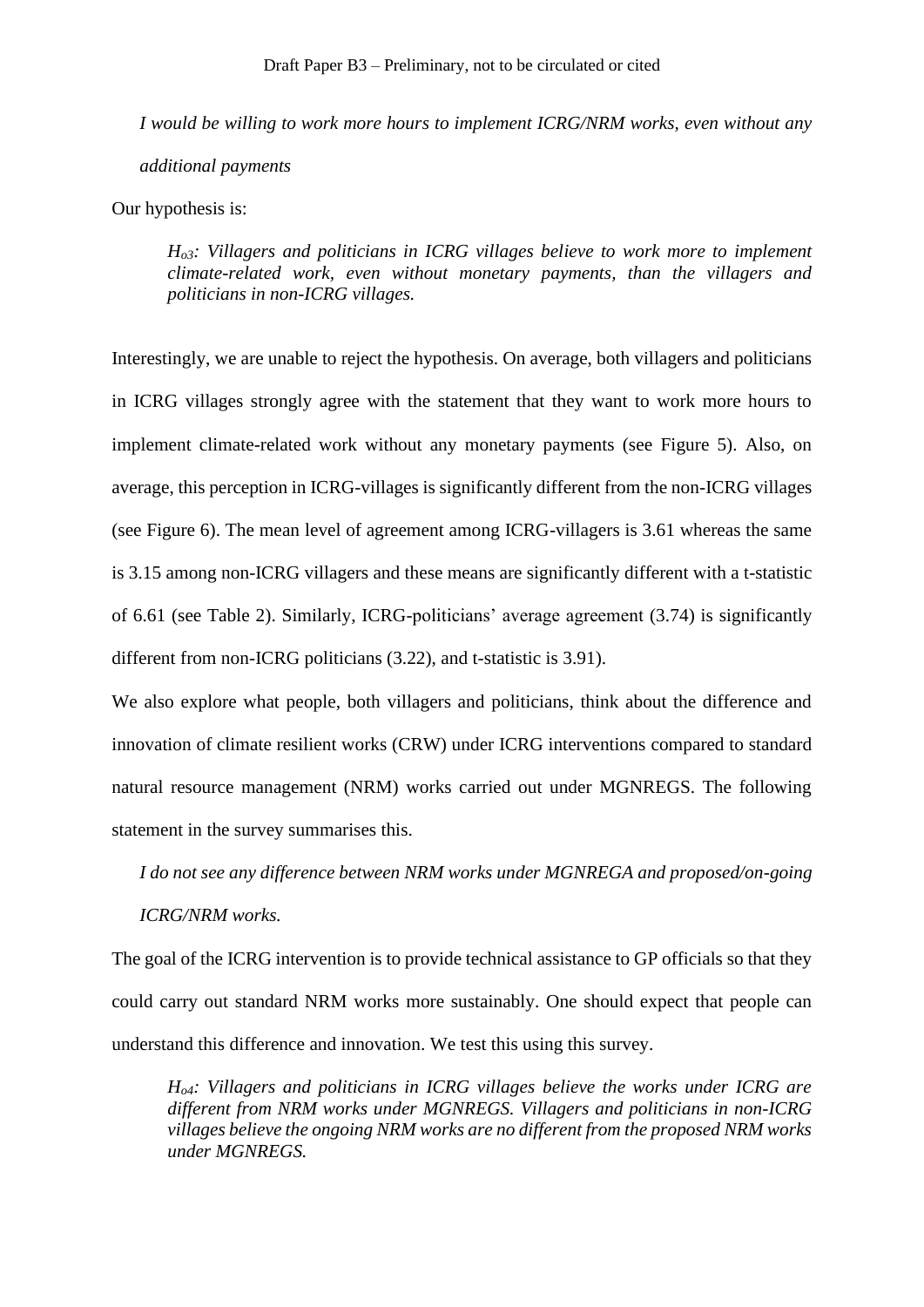We find that both villagers and politicians in the ICRG villages are indifferent between the CRWs under ICRG and the NRM works under MGNREGS. The mean response among villagers is 1.81 and mean response among politicians is 1.90 which are very close to indifferent point 2.0 (and they are not statistically different from the indifferent point) (see Table 2 and Figure 7). In contrast, villagers and politicians in non-ICRG villages think that proposed NRM works are not different from ongoing NRM works under MGNREGS, which is not surprising (see Figure 7).

#### **Willingness to Work:**

One of the main variables of interest is 'willingness to work' (WTW)—how many hours of free labour (manual work) the respondents are willing to contribute for a hypothetical project implemented by a NGO that would improve water availability in the village. Explaining the costs (manual work by the people) and benefits (e.g. more drinking water in dry season, more water for agriculture and so on) of the project, we ask respondents in ICRG and non-ICRG villages to state whether they are willing to work any hour in between 0 to 12 hours per month or more than 12 hours/month (see Appendix for details). An individual receiving climate awareness and training should understand the relevance of such works better and be more motivated to act for the environment and hence will be willing to work more. We test the following hypothesis.

### *Ho5: Villagers and politicians in ICRG villages are willing to work more hours for free to implement a NRM project than the villagers and politicians in non-ICRG villages.*

We cannot reject the hypothesis. Both villagers and politicians in ICRG villages are willing to work more hours than the villagers and politicians in non-ICRG villages. Overall, respondents in ICRG villages are willing to work on average about 13 hours/month whereas non-ICRG-respondents on average are willing work for about 11 hours/month and this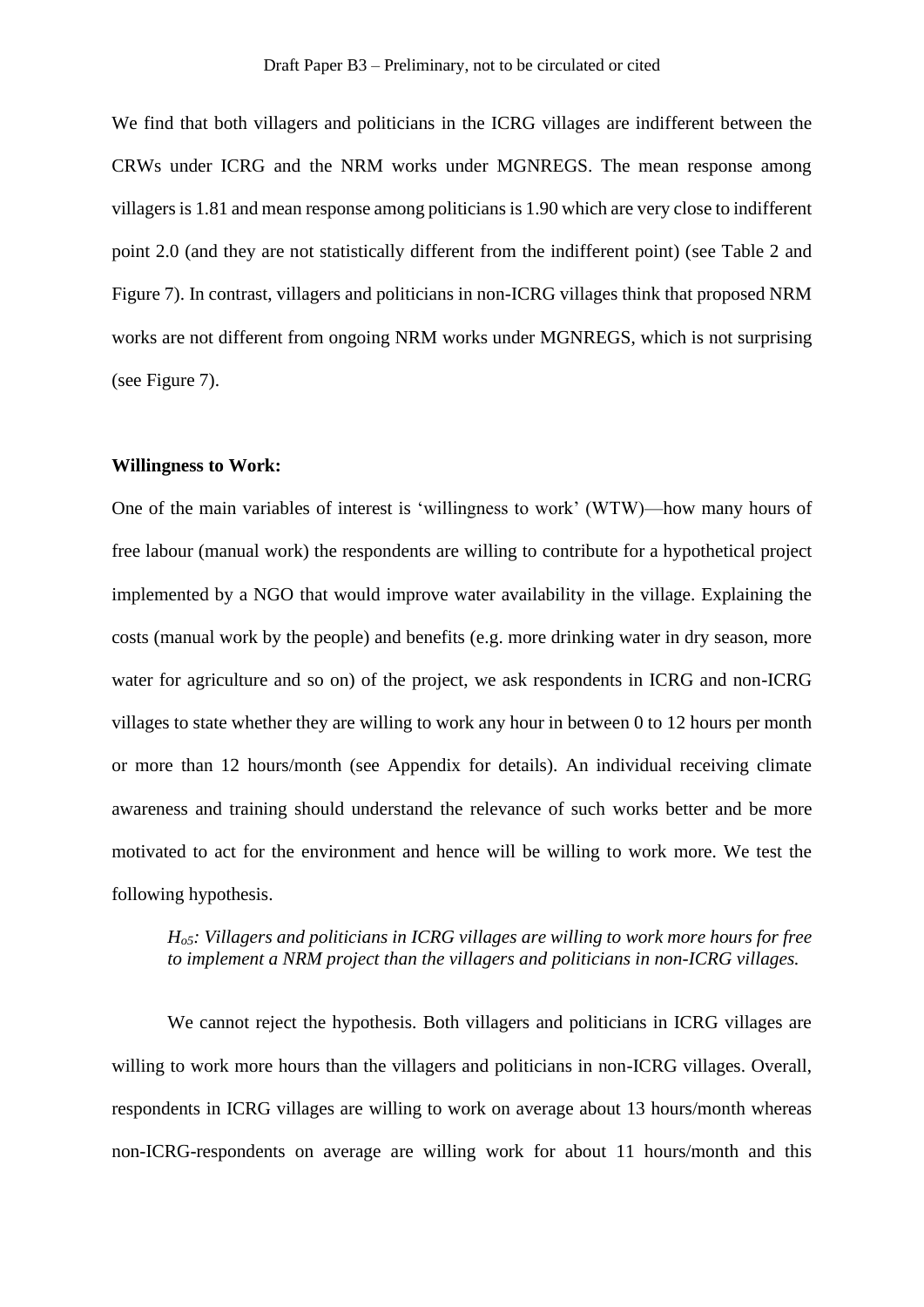difference is statistically significant (t-statistic is 20.82) (see Table 3). Moreover, around 93% of the ICRG-respondents are willing to work more than 12 hours/month. In contrast, 27% of the respondents from non-ICRG villages are willing work for more than 12 hours/moth. Figure 8 depicts this. Our results from the unconditional summary statistics are confirmed by conditional regression analysis. Following standard OLS (Ordinary Least Square) method, we investigate the effect of ICRG intervention on willingness-to-work (WTW) controlling for different observable characteristics, such as gender, caste, education, age, and occupation. We also consider whether being an ICRG-respondent or not make any significant difference on WTW. Results are presented in Table 4. Using the pooled data from ICRG and non-ICRG villages, results show that ICRG respondents have significant impact on WTW—moving from non-ICRG to ICRG, WTW increases by 1.78 hours/month and this is statistically significant. We also find that female respondents are significantly willing to work more hours than male counterparts. Also, compared to SC and ST respondents, OBC and forward-caste respondents want to work more and these results are statistically significant. We also find that respondents in Odisha are willing work more than respondents in Bihar and this is significant.

In the regression, we also add the perceptions of the respondents (i.e. how they respond in the survey) to understand individual perceptions can help explain respondents' behaviour. We do not find any significant effect of any of the perception variables on WTW except environmental-concern. Those who express that they are very concerned about the environmental issues in the villages, they are willing work less on this project and this result is statistically significant (see Table 4).

We then run separate regressions for ICRG and non-ICRG villages. In non-ICRG villages female, OBC and forward caste respondents are willing to work significantly more than male and SC/ST respondents (see Table 5). Also, education has a significant effect on WTW—more educated people are willing to work more as they understand the relevance and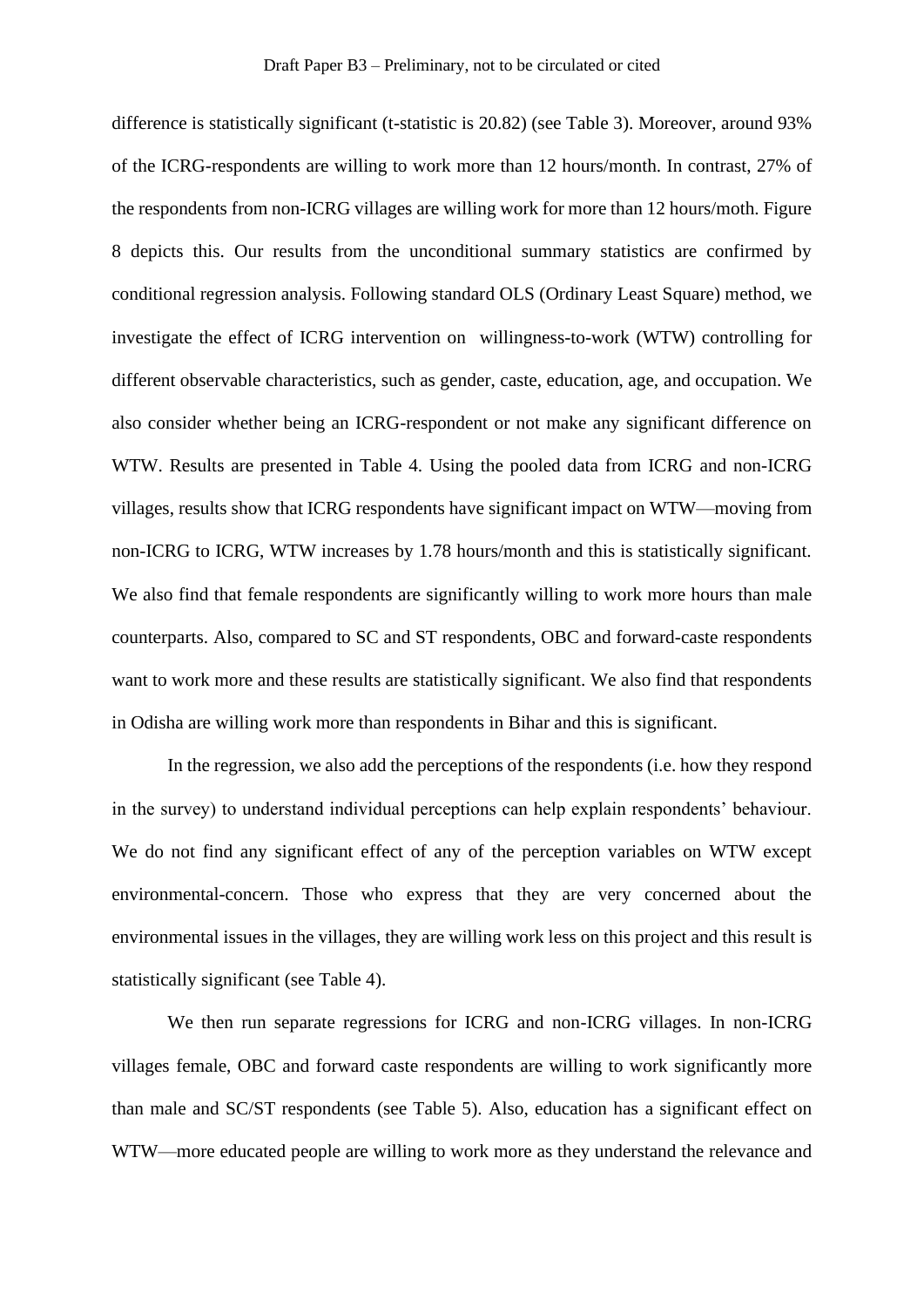importance of the work better. Result also shows that non-ICRG respondents in Odisha want to give significantly more free labour for the project than their Bihar counterparts. Also, those who express more concerned about environmental issues in their villages want to work significantly less than others. No other perception variable from the survey has any significant impact on WTW. When we use only ICRG-respondents' data, we do not find any significant effect of state, gender, and education on WTW (see Table 6). This is striking as the significant positive impact of ICRG on WTW in the pooled data is not conditional on other observable characteristics in the ICRG villages. The state, caste, and gender effect and the effect of environmental concern on WTW in the pooled data are attributed by non-ICRG respondents. This result suggests that ICRG intervention has helped motivate common villagers and politicians to act on climate protection and they are happy to contribute to climate-related projects by giving free labour.

Moreover, in contrast to the respondents in non-ICRG villages, respondents in ICRG villages are willing to work more hours, even without any monetary remuneration, to implement climate-related projects. Further, we run a probit regression to investigate whether the probability of WTW for more than 12 hours/month can be explained by ICRG intervention. Results show that the probability of working for more than 12 hours/month significantly increases is a respondent is form ICRG village than non-ICRG village (see Table 7). These suggest that ICRG intervention, in particular the awareness campaigns, help influence people's perception about adaptive actions to cope up with climate change.

#### **Concluding remarks**

Understanding individuals', especially politicians', social preferences is important for environmental policy since a more incisive understanding of people's motivation can aid the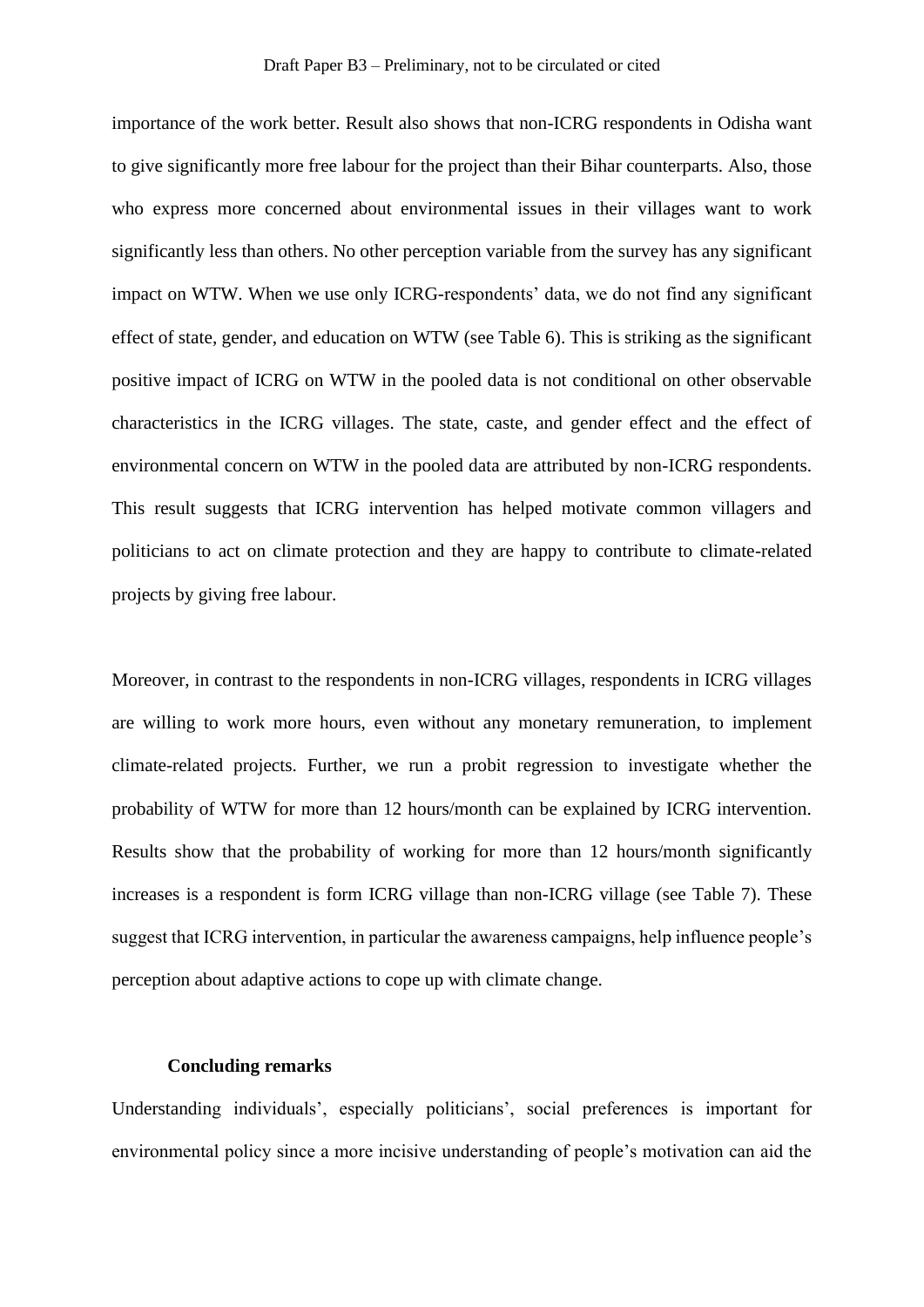design of environmental policies and institutions that monitor and incentivize politicians and general people more effectively. We investigate the relationships of social norms related to taking more natural resource related to work under MGNREGA and whether awareness campaign through ICRG intervention has any impact on influencing such norm. Successful implementation of MGNREGA depends crucially on the climate-awareness of local politicians and common citizens in the decentralised participatory governance structure. Based on standard survey and incentivised survey conducted in ICRG and non-ICRG villages in Bihar and Odisha we find that: (1) respondents in ICRG villages believe that more NRM/ICRGrelated work should be undertaken due to climate change which is significantly different from what respondents from non-ICRG villages believe; (2) both common villagers and politicians in ICRG villages are willing to provide significantly more free labour than non-ICRG villages for implementing climate-related projects.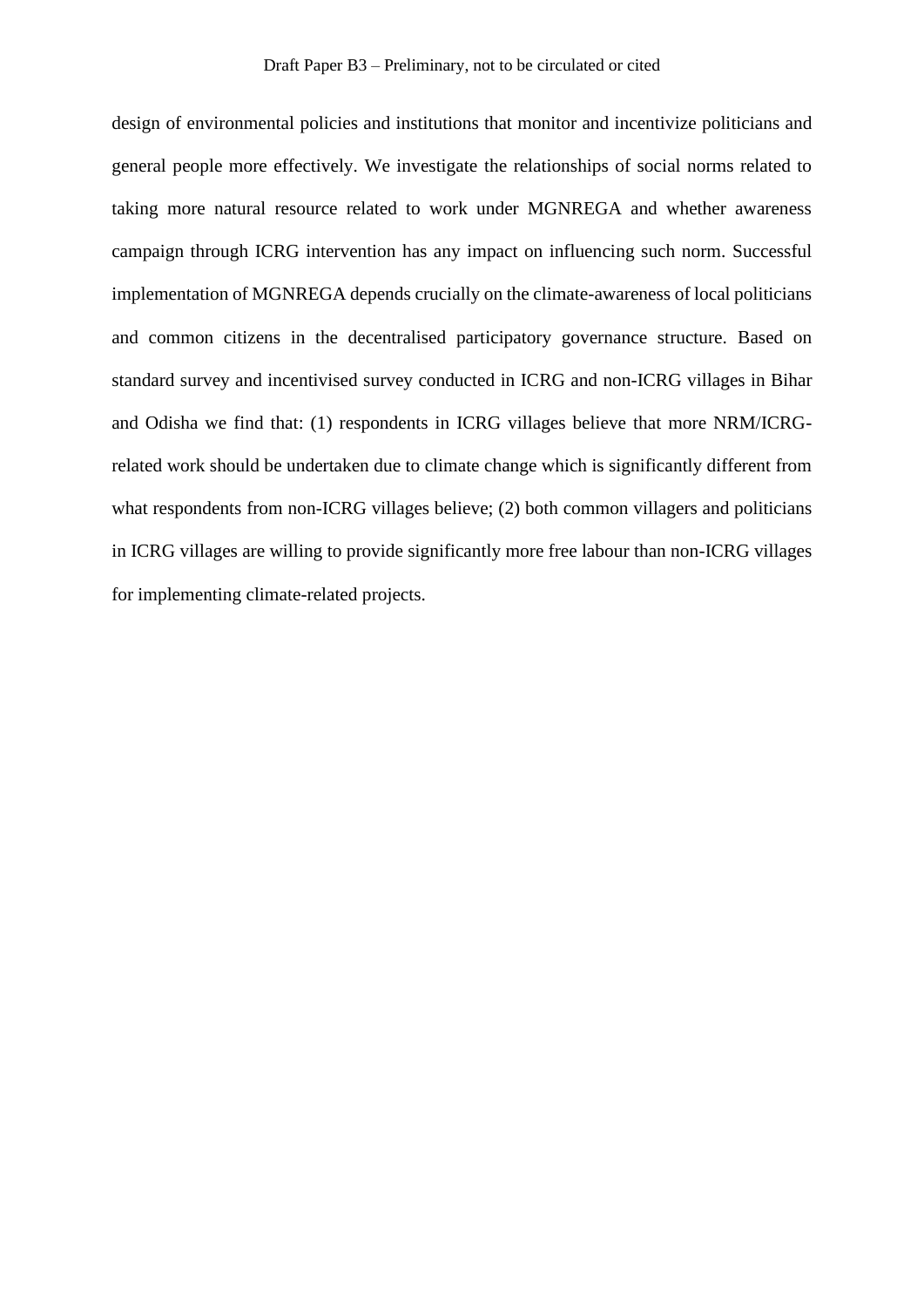### References

Anukriti, S. and Chakravarty, A., 2019. Democracy and Demography Societal Effects of Fertility Limits on Local Leaders. *Journal of Human Resources*, *54*(1), pp.79-121.

Ariely, D., Bracha, A., and Meier, S., 2009. [Doing good or doing well? Image motivation and](http://www.jstor.org/stable/29730196)  [monetary incentives in behaving prosocially.](http://www.jstor.org/stable/29730196) *The American Economic Review,* 99(1), 544- 555.

Banuri, S. and Keefer, P., 2016. Pro-social motivation, effort and the call to public service. *European Economic Review*,*83*, pp.139-164.

Bardhan, P., and Mookherjee, D., 2005. Decentralizing antipoverty program delivery in developing countries. *Journal of Public Economics,* 89 (4), 675-704.

Beniers, K. J., and R. Dur, 2007. Politicians' motivation, political culture, and electoral competition. *International Tax and Public Finance*, 14(1), 29-54.

Bernheim, B.D. and Kartik, N., 2014. Candidates, character, and corruption. *American Economic Journal: Microeconomics*,*6*(2), pp.205-46.

Besley, T., and Coate, S., 1997. An economic model of representative democracy. *The Quarterly Journal of Economics*, *112*(1), 85-114.

Besley, T., Pande, R., Rahman, L., and Rao, V., 2004. The politics of public good provision: Evidence from Indian local governments. *Journal of the European Economic Association*, *2*(2-3), 416-426.

Besley, T. and M. Ghatak .2005. Competition and incentives with motivated agents. *The American Economic Review 95*(3): 616-636.

Besley, T., 2005. Political Selection. *Journal of Economic Perspective*, 19 (3), 45-60.

Benabou, R., and Tirole, J., 2006. Incentives and Prosocial Behavior, *American Economic Review*, 96 (5), 1652-1678.

Buisseret, P., and Prato, C., 2016. Electoral control and the human capital of politicians. *Games and Economic Behavior*, *98*, 34-55.

Burger, J.M., 1999. The foot-in-the-door compliance procedure: A multiple-process analysis and review. *Personality and Social Psychology Review*, *3*(4), 303-325.

Callander, S., 2008. Political Motivations. *Review of Economic Studies,* 75(3), 671–97.

Calvert, R.L., 1985. Robustness of the multidimensional voting model: Candidate motivations, uncertainty, and convergence. *American Journal of Political Science*, 69-95.

Carlsson, F., Kataria, M., Krupnick, A., Lampi, E., Löfgren, Å., Qin, P., and Sterner, T., 2013. The truth, the whole truth, and nothing but the truth—A multiple country test of an oath script, *Journal of Economic Behavior & Organization*, 89, 105-121.

Charness, G., and Dufwenberg, M., 2006. Promises and Partnership. *Econometrica,* 74(6), 1579–1601.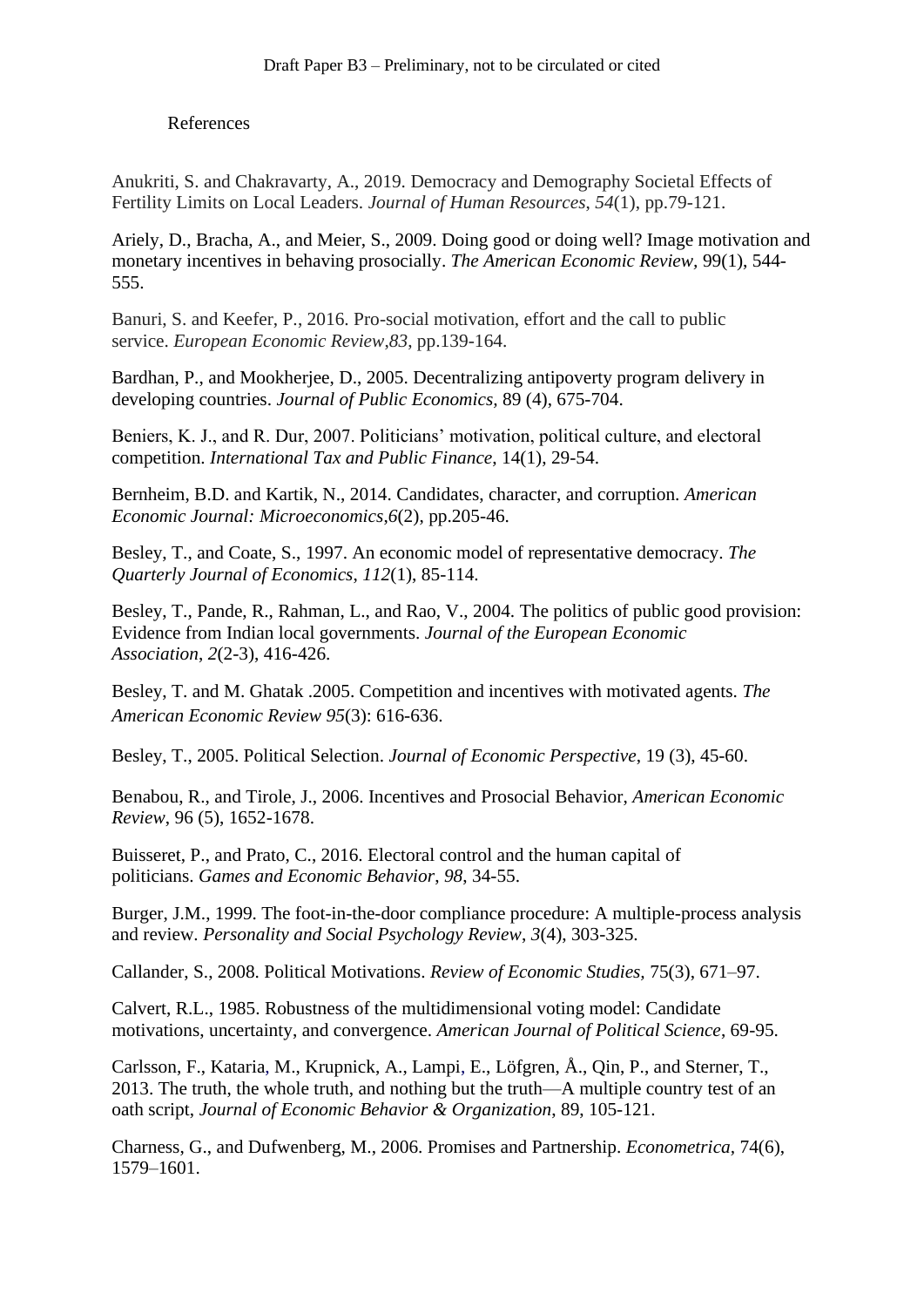Charness, G., and Rabin, M., 2002. Understanding social preferences with simple tests. *The Quarterly Journal of Economics*, *117*(3), 817-869.

Charness, Gary, and Uri Gneezy. 2008. "What's in a Name? Anonymity and Social Distance in Dictator and Ultimatum Games." *Journal of Economic Behavior and Organization*, 68(1): 29–35.

Chattopadhyay, R., and Duflo, E., 2004. Women as policy makers: Evidence from a randomized policy experiment in India. *Econometrica*, *72*(5), 1409-1443.

Cohen T., Panter, A., and Turan, N., 2012. Guilt proneness and moral character. Current Directions in Psychological Science, 21(5), 355-359.

Cohen T., Wolf, S., Panter, A., and Insko, C., 2011. Introducing the GASP scale: A new measure of guilt and shame proneness. Journal of Personality and Social Psychology 100(5), 947-966.

Cooter, R., 1998. Expressive law and economics. *The Journal of Legal Studies*, *27*(S2), pp.585-607.

Corazzini, L., Kube, S., Maréchal, M. A., and Nicolo, A., 2014. Elections and deceptions: an experimental study on the behavioral effects of democracy. *American Journal of Political Science*, *58*(3), 579-592.

Corazzini, L., Kube, S., and Maréchal, M. A., 2007. Towards behavioral public choice: Guilt aversion and accountability in the lab. *ISLA working paper*, *27*.

Dal Bó, E., Finan, F., Folke, O., Persson, T., and Rickne, J., 2016. Who Becomes a Politician? *The Quarterly Journal of Economics*.

Dana, J., Weber, R.A. and Kuang, J.X., 2007. Exploiting moral wiggle room: experiments demonstrating an illusory preference for fairness. *Economic Theory*, *33*(1), 67-80.

Delfgauuw, Josse, and Robert Dur. 2007. "Incentives and Workers' Motivation in the Public Sector. *"Economic Journal* 118 (525): 171–91.

Dewan, T. and Shepsle, K. (2011). 'Political economy models of elections', Annual Review of Political Science, vol. 14, pp. 311–30.

Downs, Anthony. 1957. *An Economic Theory of Democracy*. New York: Harper.

Ellingsen, T., Johannesson, M. and Torsvik, G. 2010. Testing Guilt Aversion. *Games and Economic Behavior* 68(1), 95–107.

Ellingsen, T., and Johannesson, M., 2004. Promises, Threats and Fairness. *The Economic*

*Journal*, 114, 397–420.

Ellingsen, T. and Johannesson, M., 2004. Is there a hold‐up problem? *Scandinavian Journal of Economics*, *106*(3), pp.475-494.

Enemark, D., Gibson, C.C., McCubbins, M.D. and Seim, B., 2016. Effect of holding office on the behavior of politicians. *Proceedings of the National Academy of Sciences*, *113*(48), 13690-13695.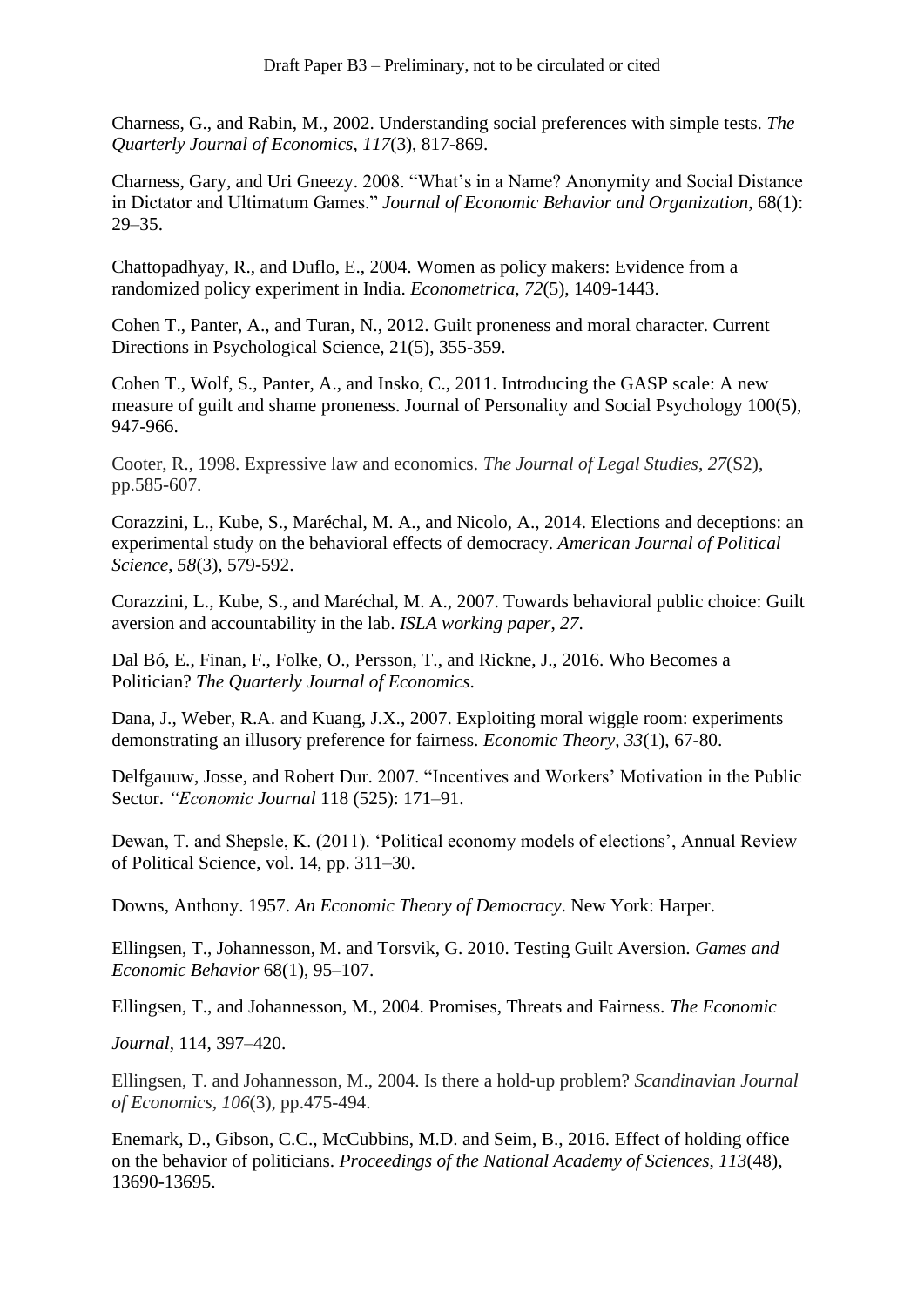Fedele, A., and P. Naticchioni, 2016. Moonlighting politicians: motivation matters! *German Economic Review*, 17(2), 127-156.

Ferraz, C. and Finan, F., 2011. Electoral accountability and corruption: Evidence from the audits of local governments. *The American Economic Review*, *101*(4), 1274-1311.

Fisman, R., Schulz, F. and Vig, V., 2014. The private returns to public office. *Journal of Political Economy*, *122*(4), 806-862.

Frey, B.S., 1997. A constitution for knaves crowds out civic virtues. *The Economic Journal*, *107*(443), pp.1043-1053.

Gavoille, Nicolas and Verschelde, Marijn, 2017. Electoral competition and political selection: An analysis of the activity of French deputies, 1958—2012. *European Economic Review*, 92, 180-195.

Gneezy, U., 2005. Deception: The Role of Consequences. *American Economic Review*, 95, 384–94.

Hanna, R. and Wang, S.Y., 2017. Dishonesty and selection into public service: Evidence from India. *American Economic Journal: Economic Policy*, *9*(3), pp.262-90.

Hao, L., and Daniel H., 2010. Honest Lies. GMA Working Paper in Economics No. 11–16.

Hölmstrom, B., 1979. Moral hazard and observability. *The Bell journal of economics*, 74-91.

Jack, B.K. and Recalde, M.P., 2015. Leadership and the voluntary provision of public goods: Field evidence from Bolivia. *Journal of Public Economics*,*122*, 80-93.

Kartik, N., and McAfee, R. P., 2007. Signalling Character in Electoral Competition. *American Economic Review*, 97(3), 852–70.

Key, V.O. 1956. *American state politics: An introduction*. New York: Knopf.

Kosfeld, M. and Rustagi, D., 2015. Leader punishment and cooperation in groups: Experimental field evidence from commons management in Ethiopia. *American Economic Review*, *105*(2), 747-783.

Krupka, E.L. and Weber, R.A., 2013. Identifying social norms using coordination games: Why does dictator game sharing vary? *Journal of the European Economic Association*, *11*(3), pp.495-524.

Leider, S., Möbius, M.M., Rosenblat, T. and Do, Q.A., 2009. Directed altruism and enforced reciprocity in social networks. *The Quarterly Journal of Economics*, *124*(4), pp.1815-1851

Osborne, M.J. and Slivinski, A., 1996. you. *The Quarterly Journal of Economics*, *111*(1), 65- 96.

Ostrom, E., 2000. Crowding out citizenship. *Scandinavian Political Studies*, *23*(1), pp.3-16.

Pons, V., 2018. Will a five-minute discussion change your mind? A countrywide experiment on voter choice in France. *American Economic Review*, 108(6), 1322-63.

Sastry, T., 2014. Towards decriminalisation of elections and politics. *Economic and Political Weekly*, *4*.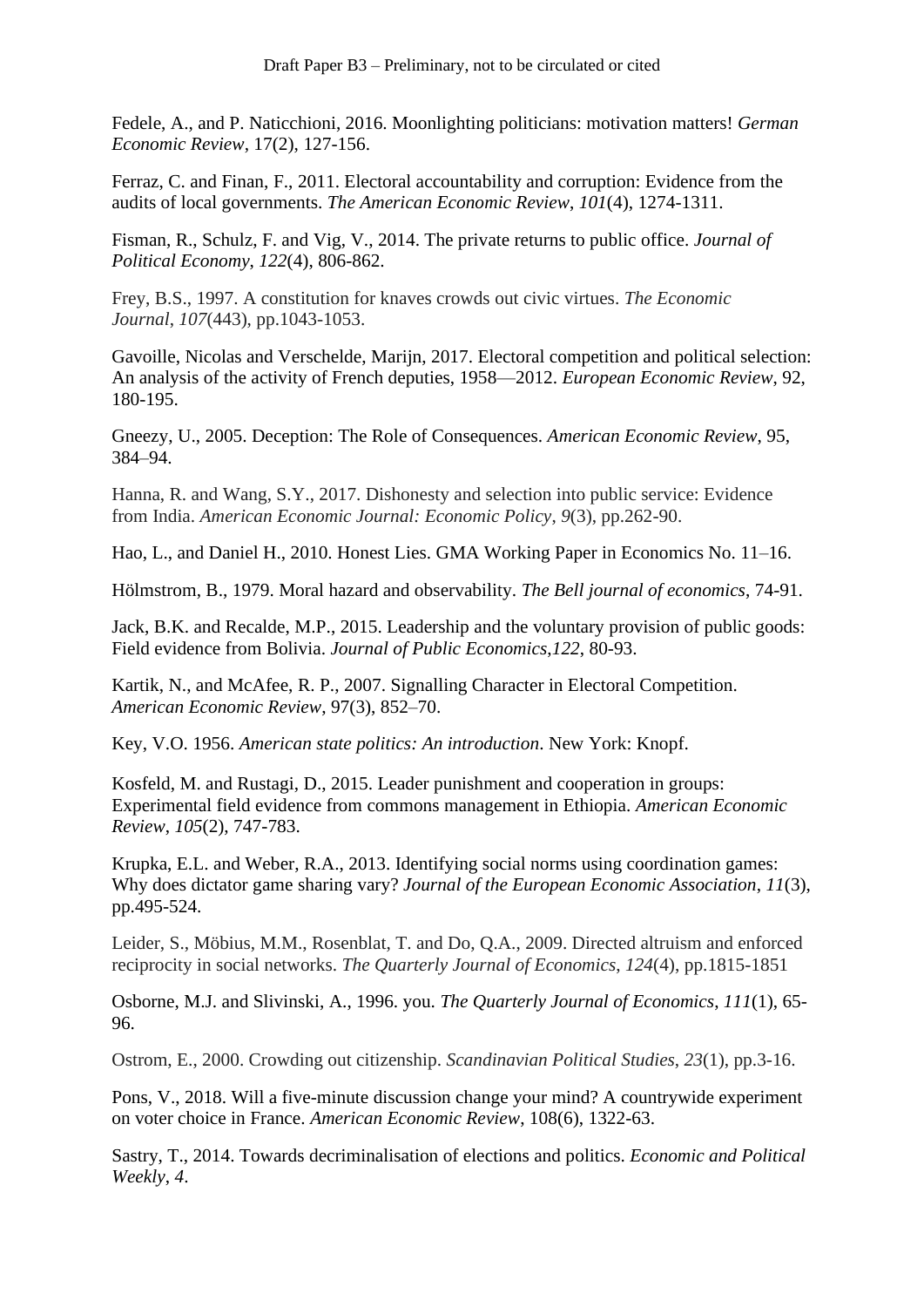Thomson, Robert. 2011. "Citizens' Evaluations of the Fulfilment of Election Pledges: Evidence from Ireland." *Journal of Politics* 73(1): 187–201.

Thomson R., Royed, T., Naurin, E., Artés, J., Costello, R., Ennser-Jedenastik, L., Ferguson, M., Kostadinova, P., Moury, C., Pétry F., and Praprotnik, K., 2017. The Fulfilment of Parties' Election Pledges: A Comparative Study on the Impact of Power Sharing. American Journal of Political Science, 61(3) 527-542

Vanberg, C., 2008. Why do people keep their promises? An experimental test of two explanations. *Econometrica*, *76*(6), 1467-1480.

Wittman, D., 1983. Candidate motivation: A synthesis of alternative theories. *American Political science review*, *77*(1), 142-157.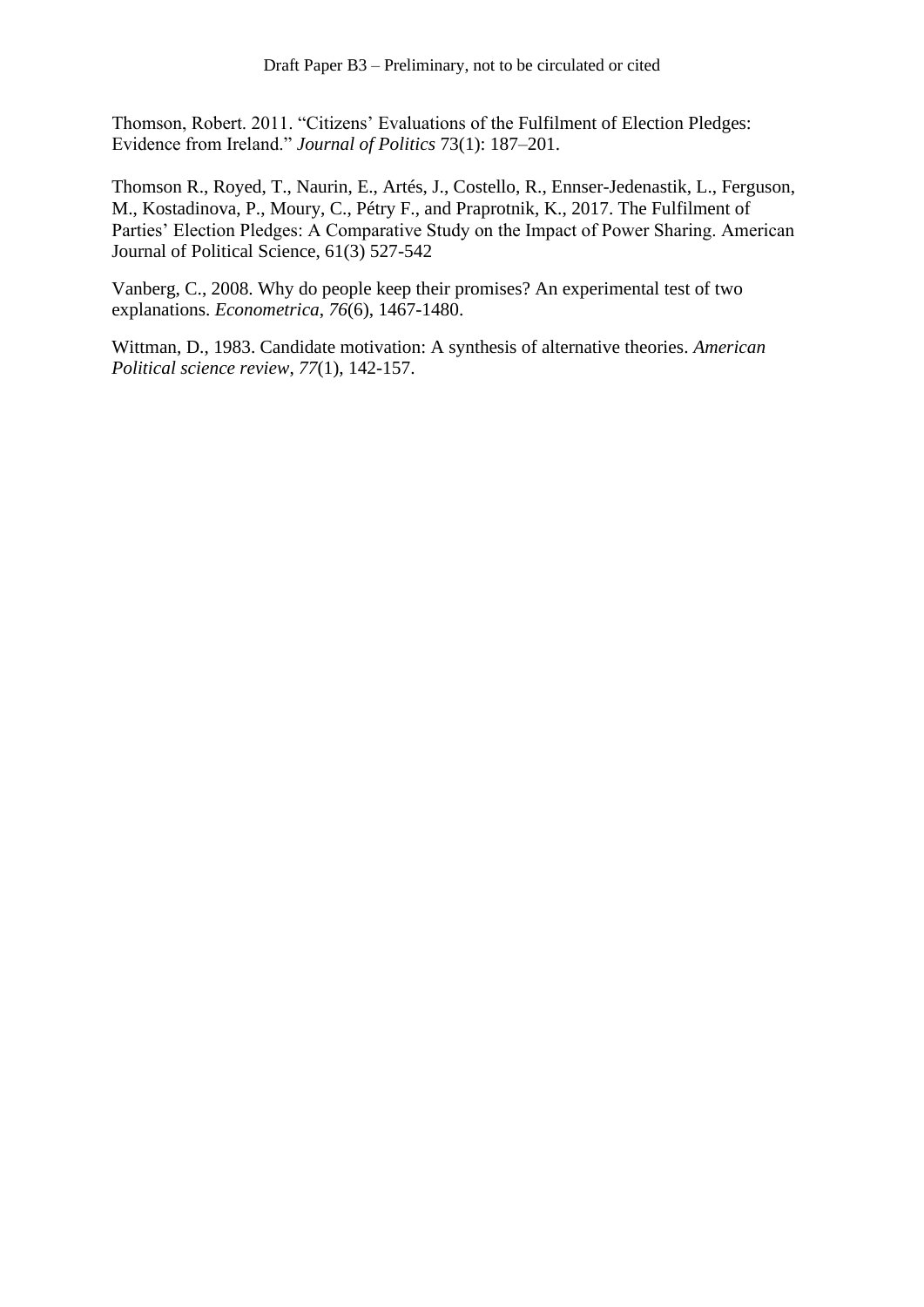| Category                                       | <b>ICRG</b> Mean | <b>Non-ICRG</b> mean | <b>Combined Mean</b> |
|------------------------------------------------|------------------|----------------------|----------------------|
| Female                                         | 0.23(0.42)       | 0.17(0.38)           | 0.20(0.40)           |
| <b>Froward Caste</b>                           | 0.10(0.30)       | 0.14(0.35)           | 0.12(0.32)           |
| <b>SC</b><br>(Scheduled<br>Caste)              | 0.14(0.34)       | 0.21(0.40)           | 0.17(0.37)           |
| ST (Scheduled Tribe)                           | 0.36(0.48)       | 0.37(0.48)           | 0.37(0.48)           |
| <b>OBC</b><br>(Other<br><b>Backward Caste)</b> | 0.40(0.49)       | 0.28(0.45)           | 0.34(0.47)           |
| Education                                      | 10.1(3.83)       | 10.23(4.01)          | 10.16(3.92)          |
| Farmer (in %)                                  | 83%              | 64%                  | 74%                  |
| Age                                            | 40.38(8.67)      | 38.58 (10.02)        | 39.51 (9.38)         |
| Elected member                                 | 25%              | 28%                  | 27%230               |
| Observation                                    | 230              | 214                  | 444                  |

# **Table 1. Summary of Sample demography**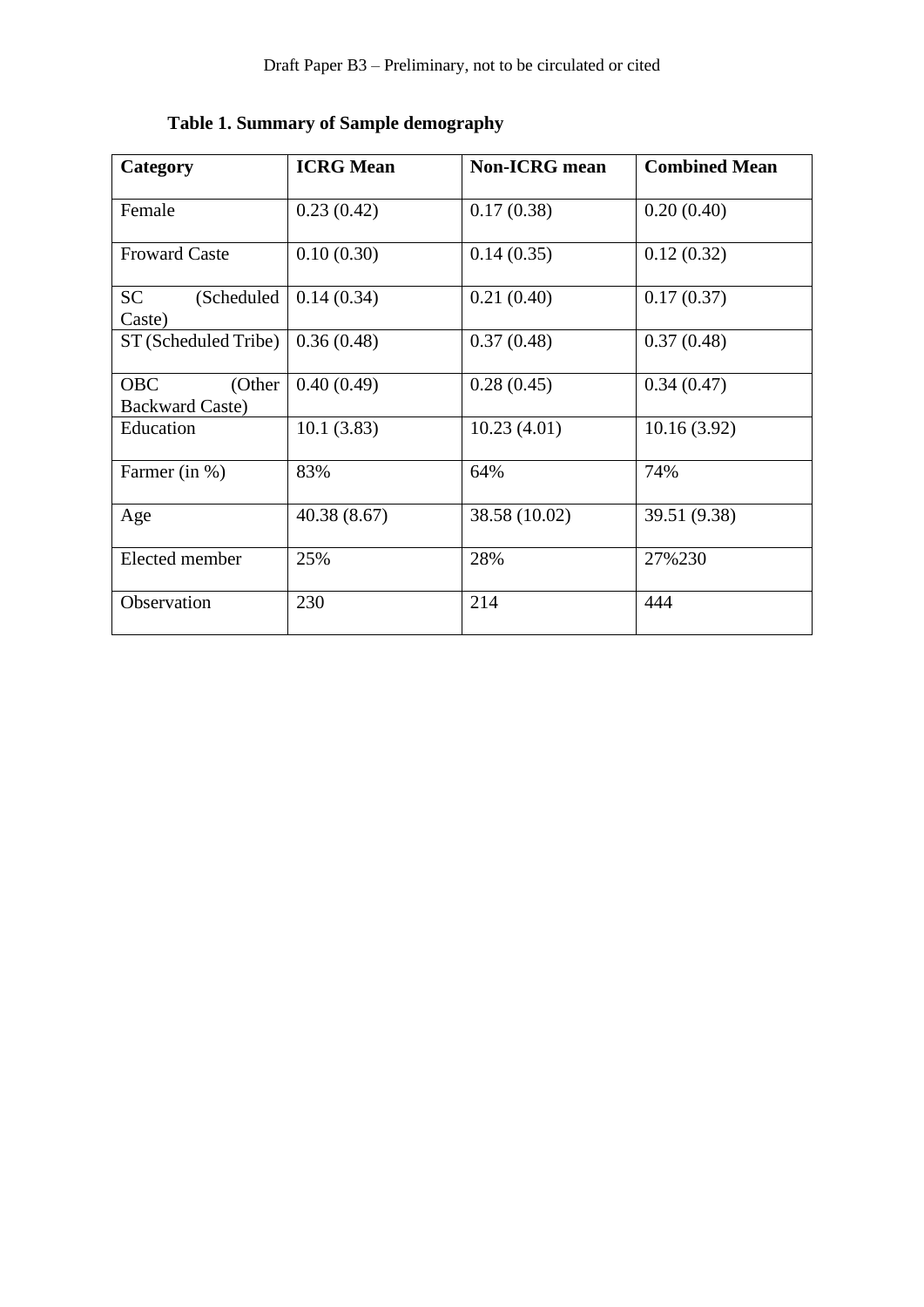# Table 2.

|                |                                                                                                                                 | Common citizens               |                                       |                           | Politicians                   |                                       |                           |
|----------------|---------------------------------------------------------------------------------------------------------------------------------|-------------------------------|---------------------------------------|---------------------------|-------------------------------|---------------------------------------|---------------------------|
| Q#             | Questions                                                                                                                       | <b>ICRG</b><br>Mean<br>(s.d). | Non-<br><b>ICRG</b><br>Mean<br>(s.d.) | t-test<br>$(p-$<br>value) | <b>ICRG</b><br>Mean<br>(s.d). | Non-<br><b>ICRG</b><br>Mean<br>(s.d.) | t-test<br>$(p-$<br>value) |
| Q1             | I believe that the ICRG/NRM <sup>6</sup> works in<br>the village are very important for the<br>well-being of the entire village | 3.90<br>(0.02)                | 3.71<br>(0.42)                        | 3.80<br>(0.00)            | 3.93<br>(0.02)                | 3.68<br>(0.09)                        | 2.68<br>(0.00)            |
| Q <sub>2</sub> | about<br>concerned<br>very<br>am<br>environmental issues in my village                                                          | 3.20<br>(0.08)                | 3.05<br>(0.09)                        | 1.26<br>(0.20)            | 3.22<br>(0.15)                | 3.40<br>(0.13)                        | $-0.87$<br>(0.38)         |
| Q <sub>3</sub> | I would be willing to work more hours to<br>implement ICRG/NRM works,<br>even<br>without any additional payments                | 3.61<br>(0.03)                | 3.15<br>(0.05)                        | 6.61<br>(0.00)            | 3.74<br>(0.05)                | 3.22<br>(0.13)                        | 3.91<br>(0.00)            |
| Q4             | I do not see any difference between NRM<br><b>MGNREGA</b><br>under<br>works<br>and<br>proposed/on-going ICRG/NRM works          | 1.81<br>(0.09)                | 2.7<br>(0.08)                         | $-6.93$<br>(0.00)         | 1.90<br>(0.14)                | 3.00<br>(0.13)                        | $-5.31$<br>(0.00)         |

<sup>6</sup> Refer to the exact ICRG works are taking place/had taken place in the village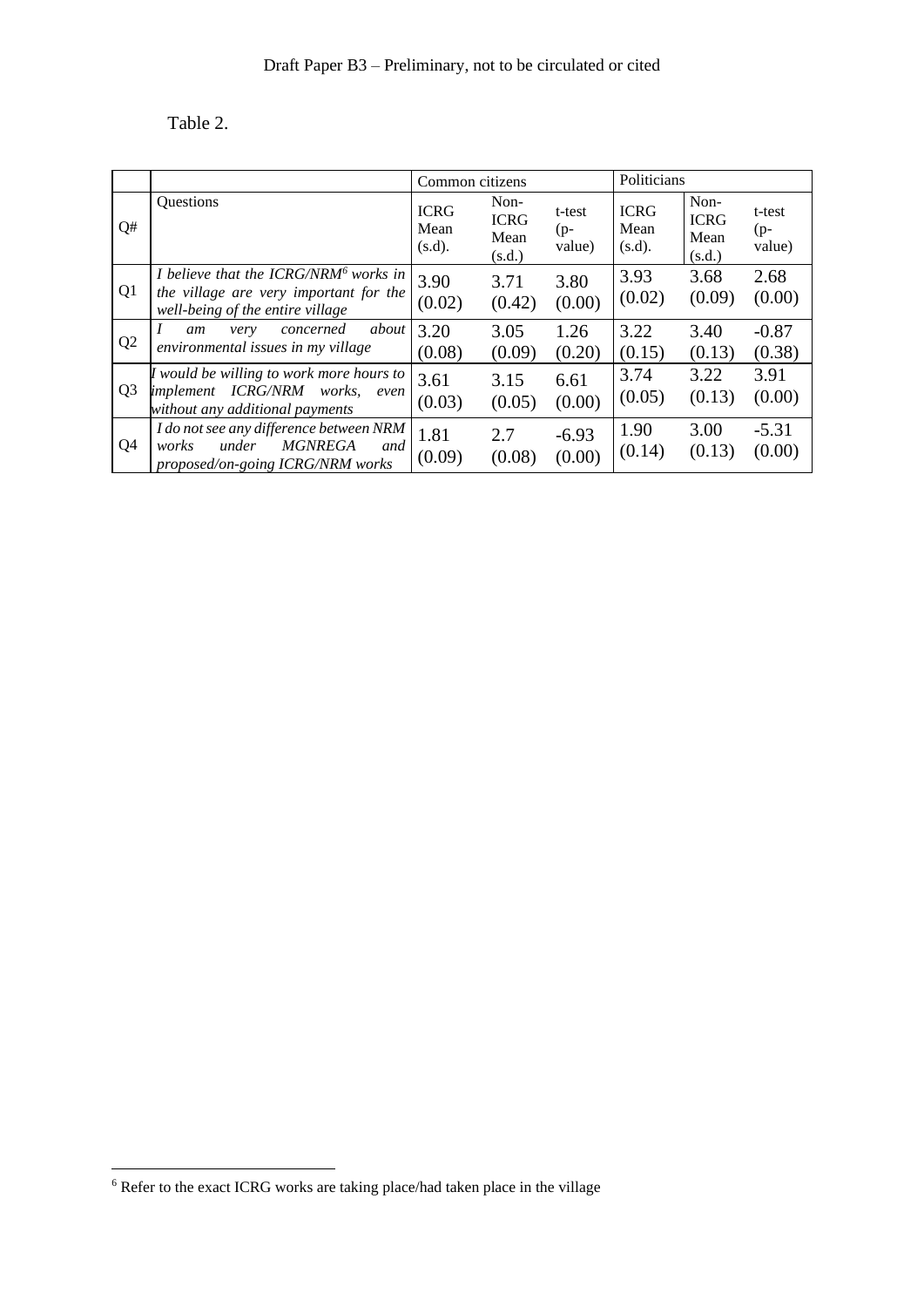|            | Common citizens               |                                       |                           | Politician                    |                                       |                         | Pooled                        |                                       |                           |
|------------|-------------------------------|---------------------------------------|---------------------------|-------------------------------|---------------------------------------|-------------------------|-------------------------------|---------------------------------------|---------------------------|
|            | <b>ICRG</b><br>Mean<br>(s.d). | Non-<br><b>ICRG</b><br>Mean<br>(s.d.) | t-test<br>$(p-$<br>value) | <b>ICRG</b><br>Mean<br>(s.d). | Non-<br><b>ICRG</b><br>Mean<br>(s.d.) | $t$ -test (p-<br>value) | <b>ICRG</b><br>Mean<br>(s.d). | Non-<br><b>ICRG</b><br>Mean<br>(s.d.) | t-test<br>$(p-$<br>value) |
| <b>WTW</b> | 12.84                         | 10.91                                 | 16.96                     | 12.95                         | 10.85                                 | 12.22                   | 12.87                         | 10.90                                 | 20.82                     |
|            | (0.04)                        | (0.10)                                | (0.00)                    | (0.04)                        | (0.18)                                | (0.00)                  | (0.03)                        | (0.09)                                | (0.00)                    |

# Table 3. Willingness to work (WTW)

# Table 4: Regression results of WTW using pooled data

| Variable                                     | Coefficient<br>estimate | Std. error | t-stat  | p-value |
|----------------------------------------------|-------------------------|------------|---------|---------|
| <b>ICRG</b>                                  | 1.78*                   | 0.14       | 12.39   | 0.00    |
| Female                                       | $0.24*$                 | 0.12       | 1.91    | 0.05    |
| Env_concern                                  | $-0.20*$                | 0.05       | $-3.82$ | 0.00    |
| Occupation                                   | $-0.03$                 | 0.02       | $-1.54$ | 0.12    |
| Caste 3 (OBC)                                | $0.29*$                 | 0.13       | 2.12    | 0.03    |
| Caste 4 (Fwd<br>Caste)                       | $0.73*$                 | 0.17       | 4.09    | 0.00    |
| (Odisha<br>State<br>compared<br>to<br>Bihar) | $0.24*$                 | 0.11       | 2.04    | 0.04    |
| Age                                          | $-0.002$                | 0.005      | $-0.50$ | 0.61    |
| Education                                    | 0.01                    | 0.01       | 1.44    | 0.15    |
| Politician                                   | 0.04                    | 0.11       | 0.38    | 0.70    |
| WTW with N<br>Money                          | $-0.03$                 | 0.07       | $-0.41$ | 0.68    |
| Constant                                     | 10.97*                  | 0.57       | 19.17   | 0.00    |

Adj.  $R^2=0.52$ ; Number of observation = 444; Estimator: OLS.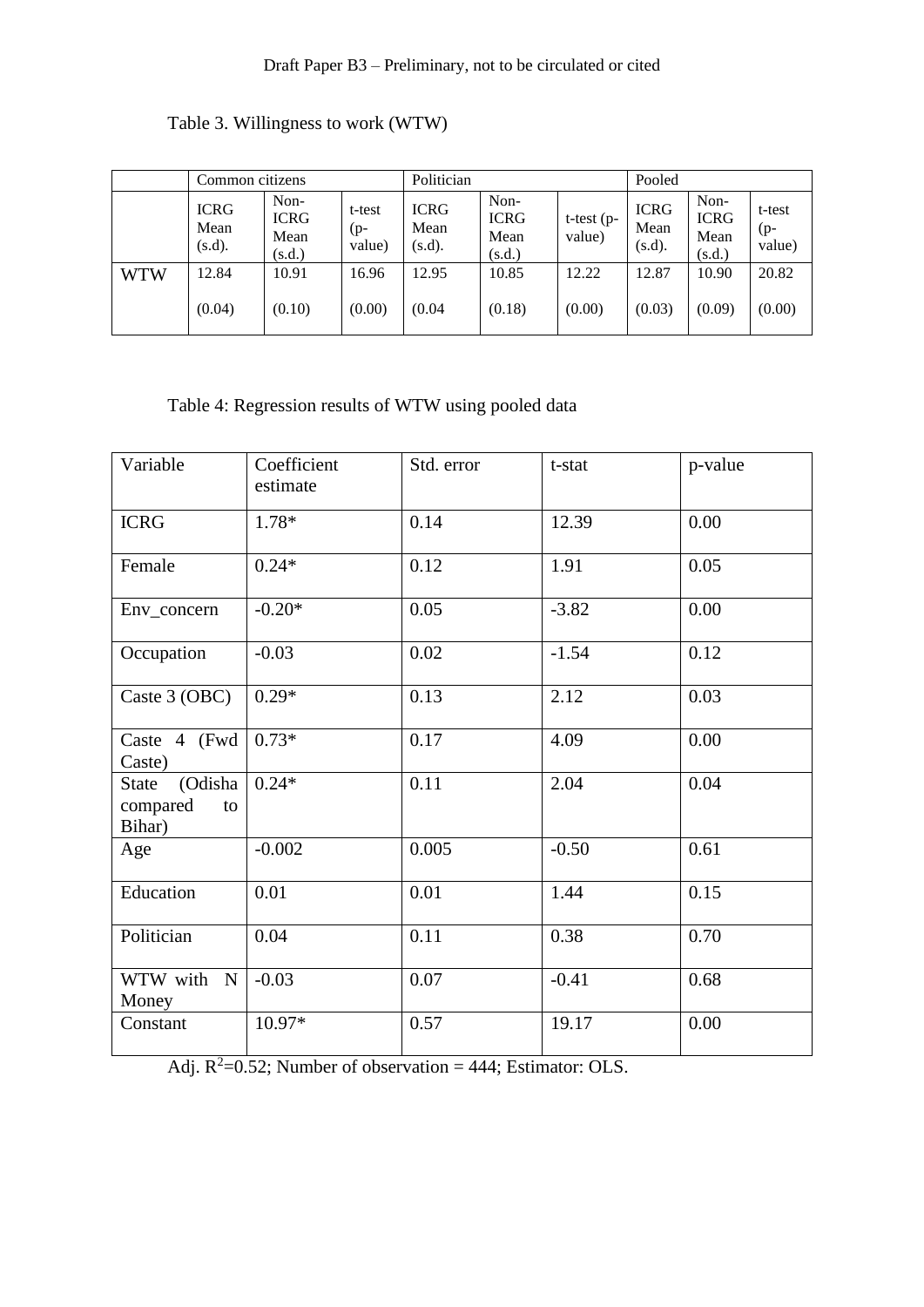| Variable                                     | Coefficient<br>estimate | Std. error | t-stat  | p-value |
|----------------------------------------------|-------------------------|------------|---------|---------|
| Female                                       | $0.47*$                 | 0.25       | 1.89    | 0.06    |
| Env_concern                                  | $-0.25*$                | 0.11       | $-2.33$ | 0.02    |
| Occupation                                   | $-0.01$                 | 0.03       | $-0.47$ | 0.63    |
| Caste 3 (OBC)                                | $0.37*$                 | 0.24       | 2.41    | 0.01    |
| Caste 4 (Fwd<br>Caste)                       | $1.28*$                 | 0.31       | 4.09    | 0.00    |
| (Odisha<br>State<br>compared<br>to<br>Bihar) | $0.43*$                 | 0.25       | 1.69    | 0.09    |
| Age                                          | $-0.009$                | 0.009      | $-0.96$ | 0.33    |
| Education                                    | $0.05*$                 | 0.02       | 2.57    | 0.01    |
| WTW with<br>$\mathbf N$<br>Money             | $-0.04$                 | 0.12       | $-0.34$ | 0.73    |
| Constant                                     | $11.36*$                | 1.16       | 9.78    | 0.00    |

Table 5: Regression results of WTW using data from Non-ICRG villages

Adj.  $R^2=0.13$ ; Number of observation = 214; Estimator: OLS.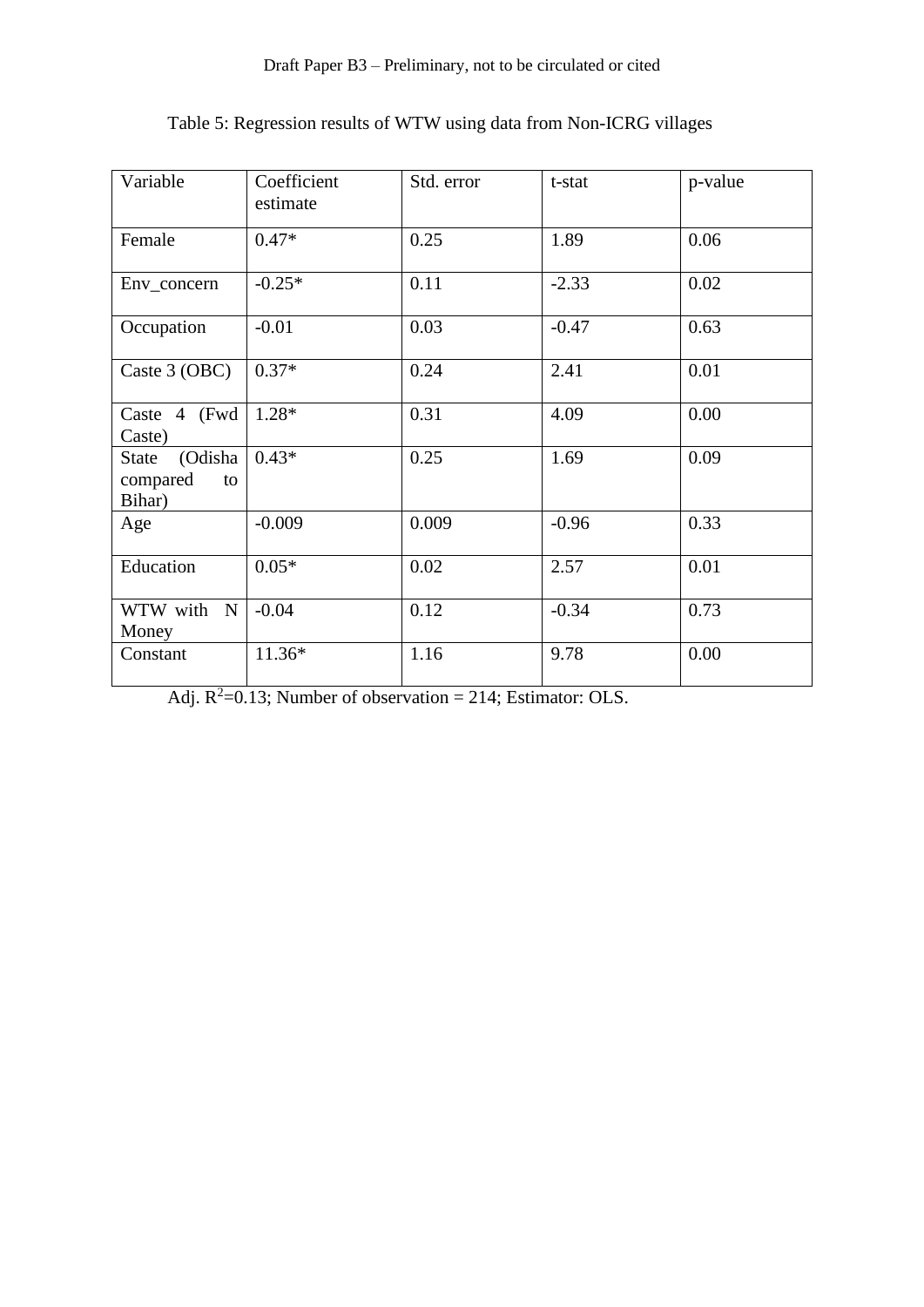| Variable                                     | Coefficient<br>estimate | Std. error | t-stat  | p-value |
|----------------------------------------------|-------------------------|------------|---------|---------|
| Female                                       | $-0.02$                 | 0.09       | $-0.26$ | 0.79    |
| Env_concern                                  | $-0.04$                 | 0.4        | $-1.02$ | 0.30    |
| Occupation                                   | $-0.09$                 | 0.03       | $-2.38$ | 0.01    |
| Caste 2 (SC)                                 | $-0.204$                | 0.11       | $-1.74$ | 0.08    |
| Caste 3 (OBC)                                | $-0.002$                | 0.10       | $-0.02$ | 0.98    |
| Caste 4 (Fwd<br>Caste)                       | 0.02                    | 0.14       | 0.18    | 0.85    |
| (Odisha<br>State<br>compared<br>to<br>Bihar) | 0.08                    | 0.13       | 0.61    | 0.54    |
| Age                                          | $-0.00$                 | 0.004      | $-0.11$ | 0.91    |
| Education                                    | $-0.01$                 | 0.01       | $-0.97$ | 0.33    |
| WTW with No<br>Money                         | 0.06                    | 0.07       | 0.84    | 0.40    |
| Constant                                     | 13.47*                  | 0.63       | 21.28   | 0.00    |

Table 6: Regression results of WTW using data from ICRG villages

Adj.  $R^2$ =0.02; Number of observation = 230; Estimator: OLS.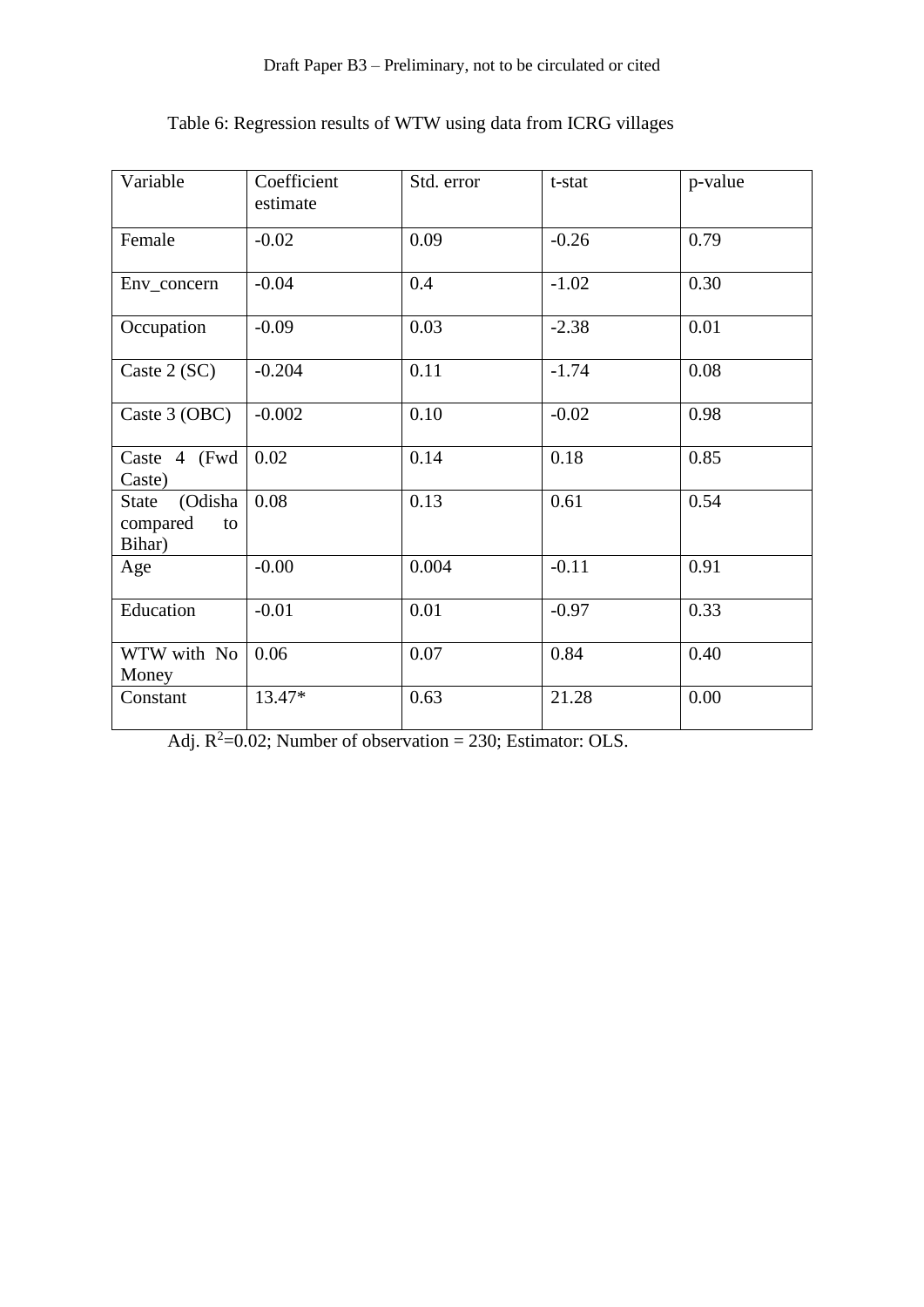| Variable               | Coefficient<br>estimate | Std. error | t-stat  | p-value |
|------------------------|-------------------------|------------|---------|---------|
| <b>ICRG</b>            | $2.12*$                 | 0.16       | 12.88   | 0.00    |
| Female                 | 0.25                    | 0.21       | 1.19    | 0.23    |
| Occupation<br>(Farmer) | 0.27                    | 0.18       | 1.51    | 0.13    |
| Caste 2 (SC)           | 0.21                    | 0.22       | 0.97    | 0.33    |
| Caste 3 (OBC)          | 0.39                    | 0.22       | 1.71    | 0.08    |
| Caste 4 (Fwd<br>Caste) | $0.70*$                 | 0.28       | 2.50    | 0.01    |
| Age                    | $-0.01$                 | 0.008      | $-1.48$ | 0.13    |
| Education              | $-0.01$                 | 0.02       | $-0.74$ | 0.45    |
| Constant               | $-0.50$                 | 0.46       | $-1.08$ | 0.27    |

Table 7. Probit regression of 'WTW more than 12 hours'

Pseudo  $\overline{R^2}$ =0.41; Number of obs = 444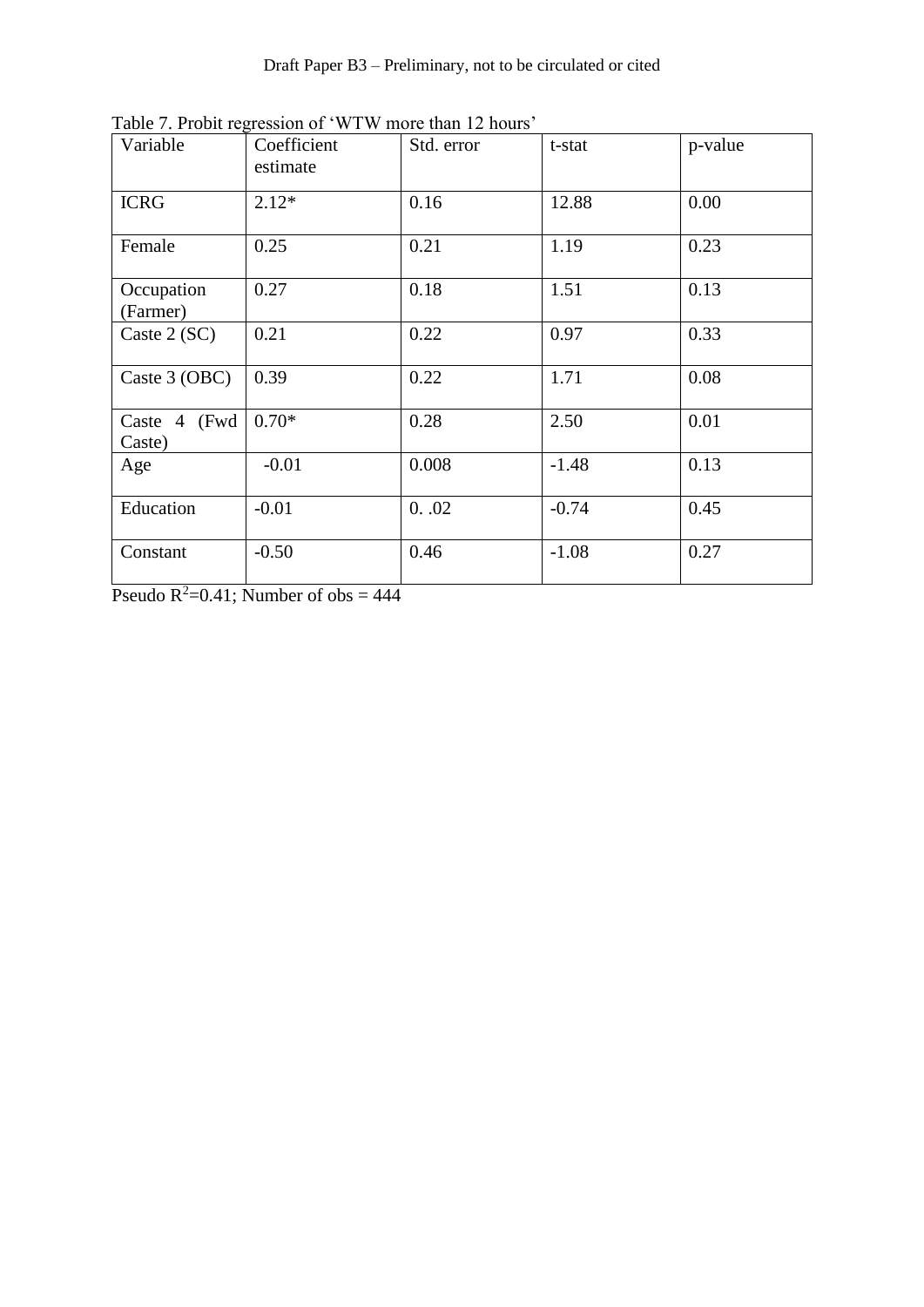



Figure 2

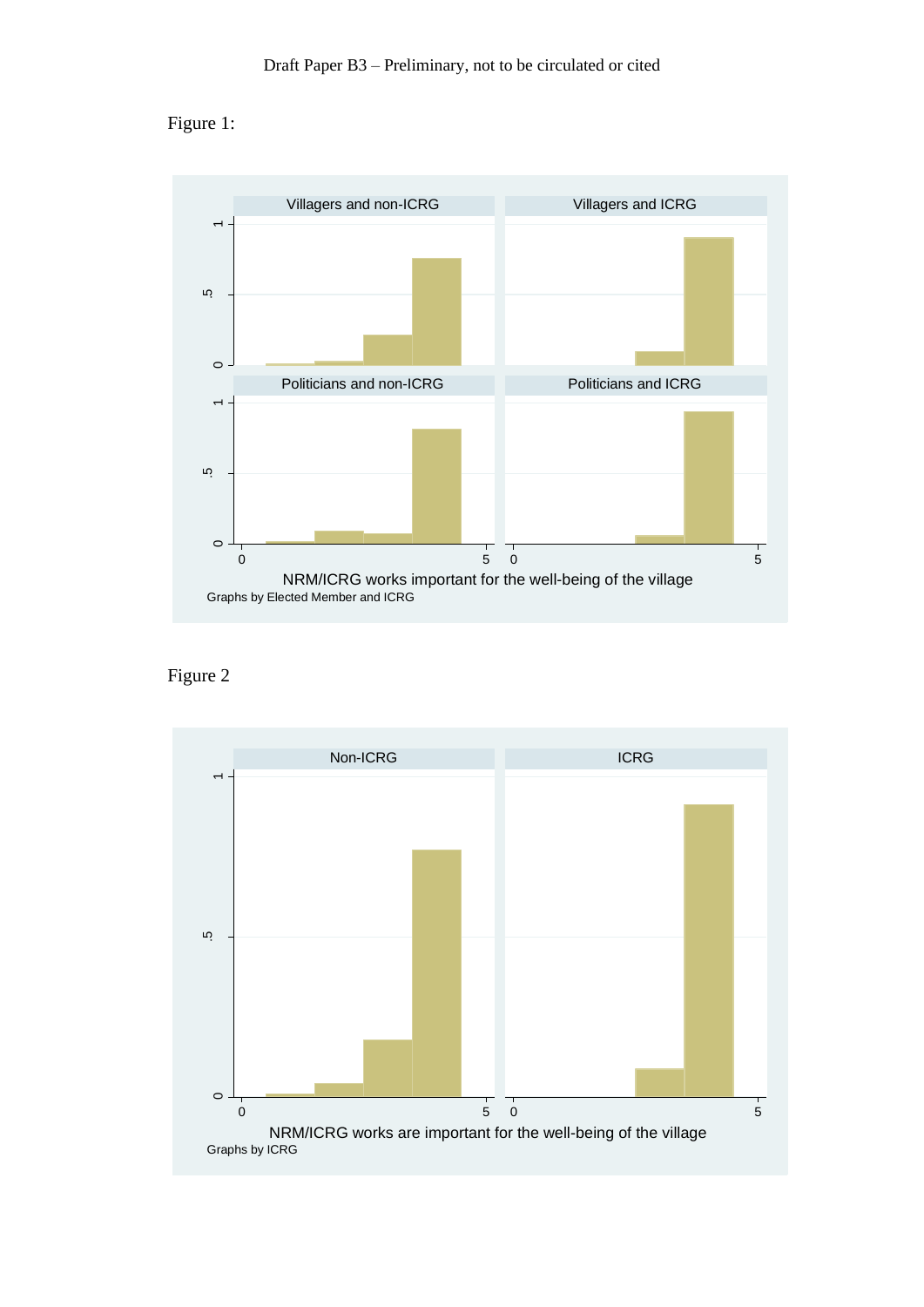



Figure 4

![](_page_31_Figure_4.jpeg)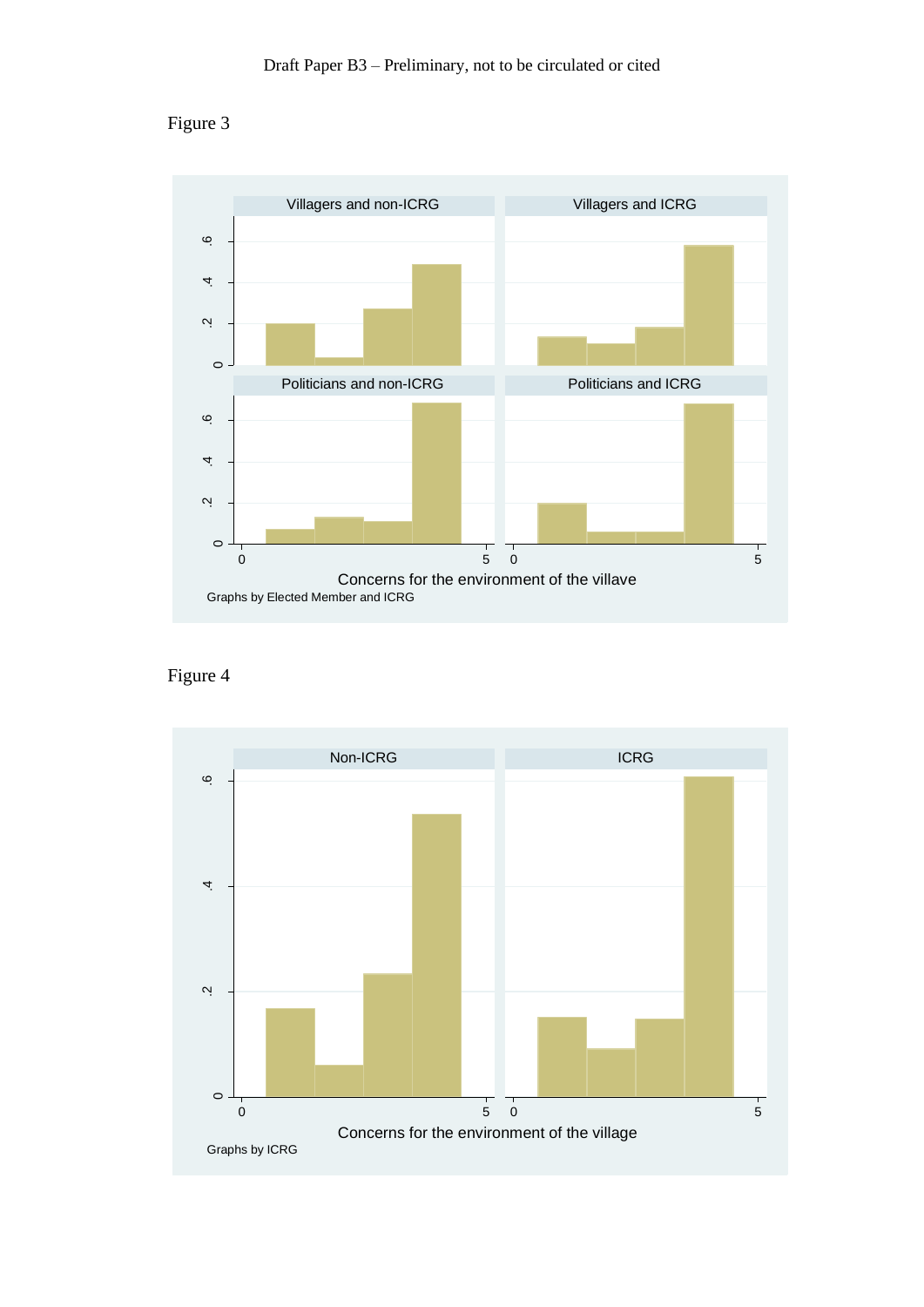![](_page_32_Figure_1.jpeg)

![](_page_32_Figure_2.jpeg)

Figure 6

![](_page_32_Figure_4.jpeg)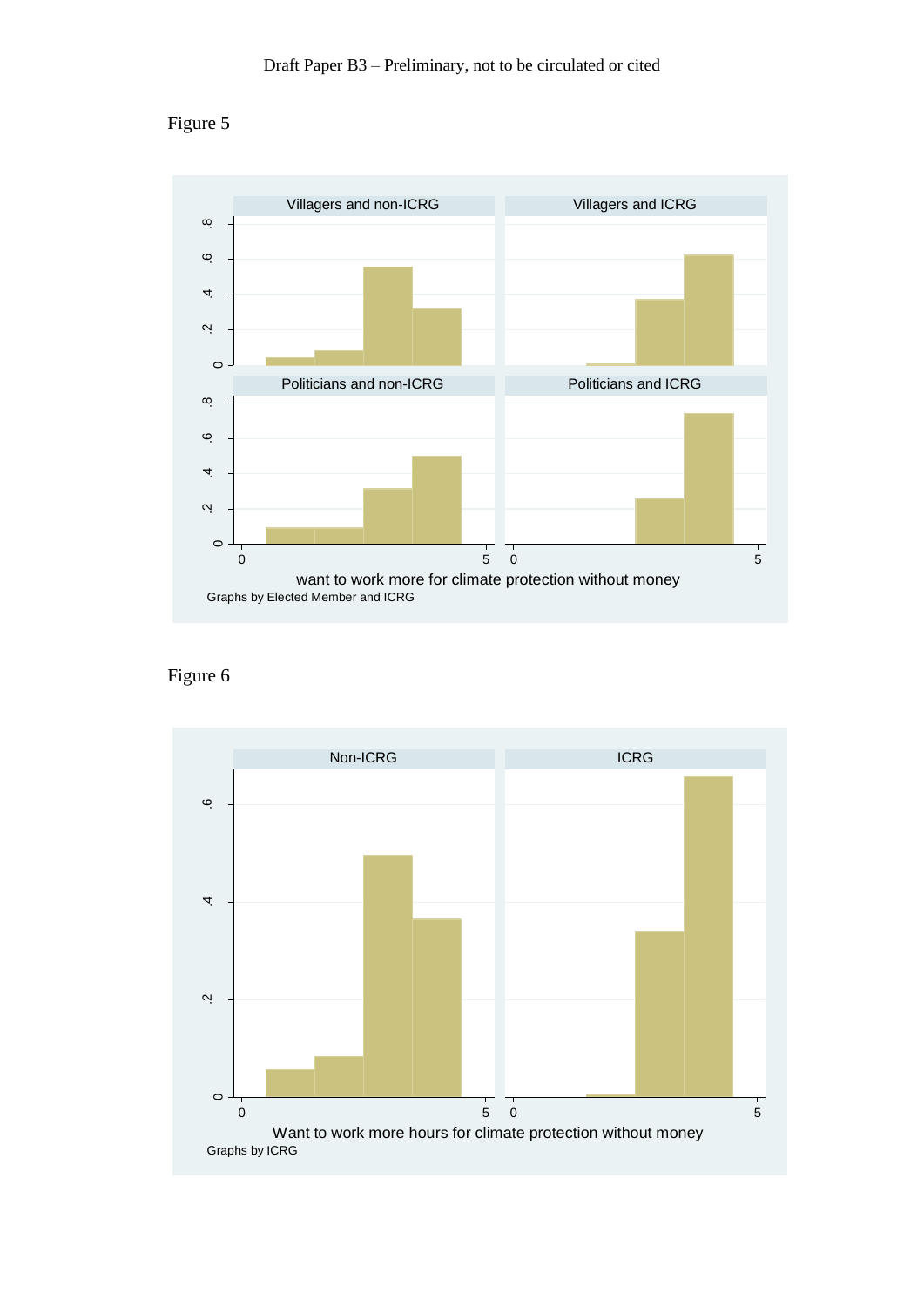![](_page_33_Figure_1.jpeg)

![](_page_33_Figure_2.jpeg)

Figure 8

![](_page_33_Figure_4.jpeg)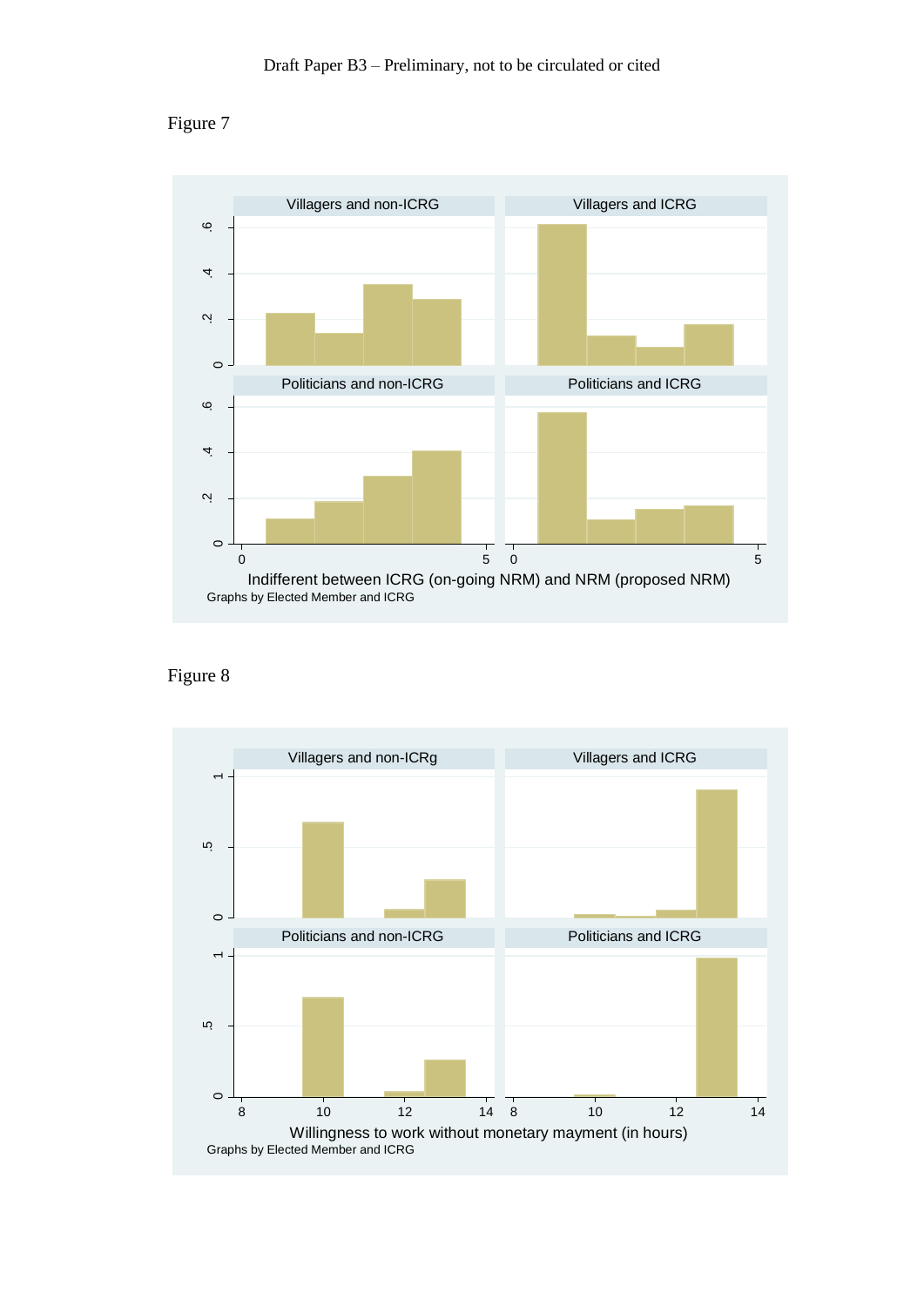## **Appendix Questionnaire Section A General questions to be completed by the investigator (for a village)**

- 1. Name of investigator:\_\_\_\_\_\_\_\_\_\_\_\_\_\_\_\_\_\_\_\_\_\_\_\_\_\_\_\_\_\_\_\_\_\_\_\_\_\_\_\_
- 2. Block: \_\_\_\_\_\_\_\_\_\_\_\_\_\_\_\_\_\_\_\_\_\_\_\_\_\_\_\_\_\_\_\_\_
- 3. Village:\_\_\_\_\_\_\_\_\_\_\_\_\_\_\_\_\_\_\_\_\_\_\_\_\_\_\_\_
- 4. ICRG/Non-ICRG:\_\_\_\_\_\_\_\_\_\_\_\_\_\_\_\_\_\_\_\_\_\_\_\_\_\_\_\_\_\_

| 5              | What type of NREGA work has<br>been carried out in this village in<br>the last 3 years?                                                                                                     | Road construction (1); Other Rural Infrastructure<br>$(2)$ ; Land development $(3)$ ; Ponds $(4)$ ; Canals $(5)$ ;<br>Other Water Harvesting Structures (6); Plantations                                                                                                                                                                                                                                                                                                                                                                                                                        |  |  |
|----------------|---------------------------------------------------------------------------------------------------------------------------------------------------------------------------------------------|-------------------------------------------------------------------------------------------------------------------------------------------------------------------------------------------------------------------------------------------------------------------------------------------------------------------------------------------------------------------------------------------------------------------------------------------------------------------------------------------------------------------------------------------------------------------------------------------------|--|--|
| 6              | What type of ICRG work has been<br>implemented in this village?                                                                                                                             | Core<br>Work:<br>(Please specify)                                                                                                                                                                                                                                                                                                                                                                                                                                                                                                                                                               |  |  |
| $\overline{7}$ | Is it completed?                                                                                                                                                                            | Completed (1); On-going (2); and<br>Some<br>completed, some on-going (3)                                                                                                                                                                                                                                                                                                                                                                                                                                                                                                                        |  |  |
| 8<br>9         | ICRG Training for Technical<br>Assistants/GP Members/Other<br>Official<br>What kind of ICRG training<br>(materials covered, duration etc.)<br>has been provided to technical<br>assistants? | Yes:<br>No:<br>$\text{Specify:}\n$<br><u> 1980 - Andrea Barbara, poeta esperanto-poeta esperanto-poeta esperanto-poeta esperanto-poeta esperanto-poeta</u>                                                                                                                                                                                                                                                                                                                                                                                                                                      |  |  |
| 10             | <b>ICRG</b> awareness programs                                                                                                                                                              |                                                                                                                                                                                                                                                                                                                                                                                                                                                                                                                                                                                                 |  |  |
| 11             | What kind of ICRG awareness<br>programs (materials covered,<br>number of people targeted etc.)<br>have been provided to villagers?                                                          | $\text{Specify:}\n\begin{picture}(1,0) \label{fig:ex3} \begin{picture}(1,0) \label{fig:ex3} \end{picture}% \begin{picture}(1,0) \label{fig:ex3} \end{picture}% \begin{picture}(1,0) \label{fig:ex3} \end{picture}% \begin{picture}(1,0) \label{fig:ex3} \end{picture}% \begin{picture}(1,0) \label{fig:ex3} \end{picture}% \begin{picture}(1,0) \label{fig:ex3} \end{picture}% \begin{picture}(1,0) \label{fig:ex3} \end{picture}% \begin{picture}(1,0) \label{fig:ex3} \end{picture}% \begin{picture}(1,0) \label{fig:ex3} \end$<br><u> 1986 - Jan James James Barbara, martxa a fizikar a</u> |  |  |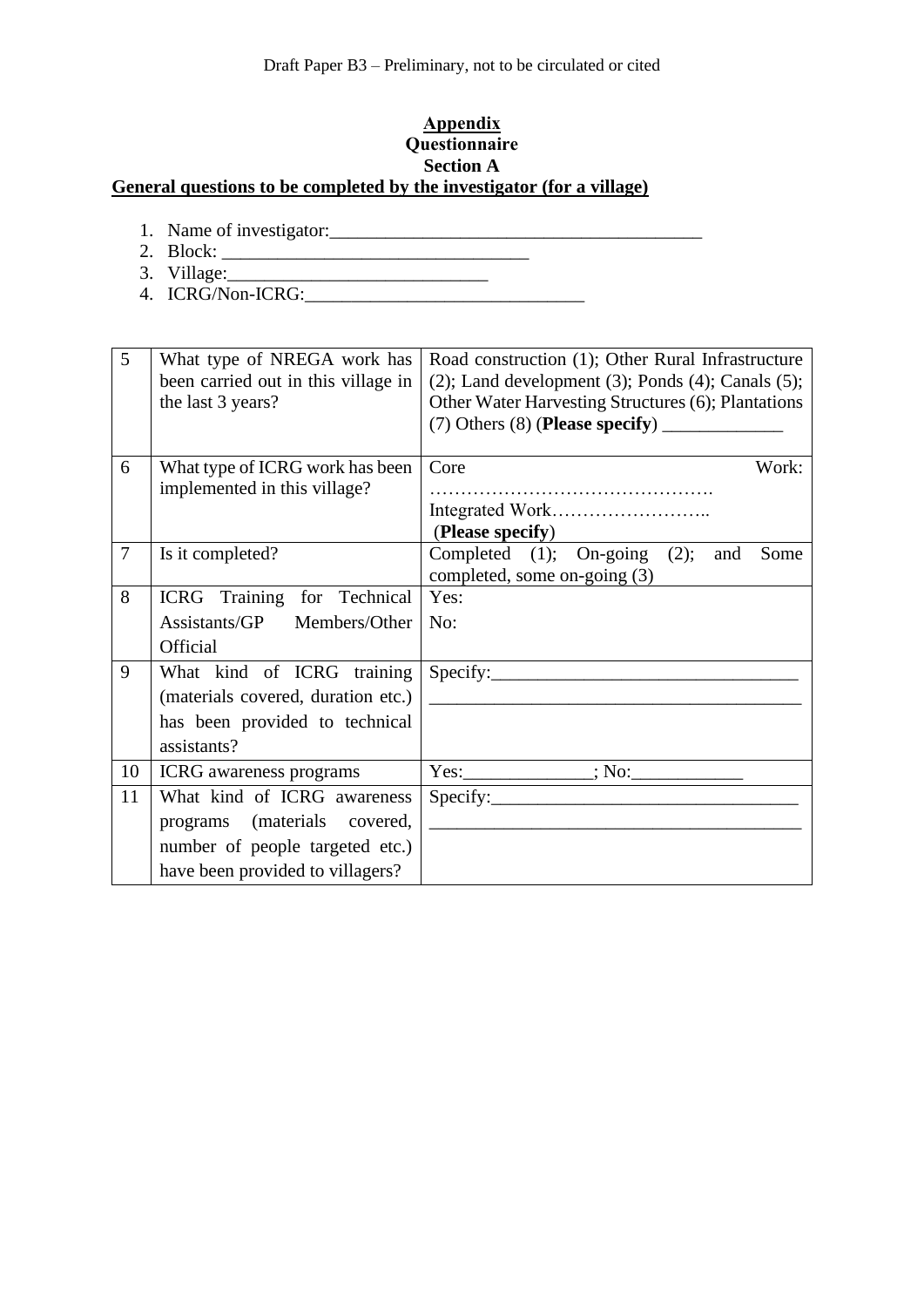## **Section B**

### **General information to be completed by the respondents**

By proceeding with the survey you are confirming that you: (1) have read or been informed about the content of the Participation Information Sheet and have had the opportunity to consider the information and ask questions; (2) understand that your participation in the study is voluntary and that you are free to withdraw at any time without giving a reason; (3) agree that the collected information may be used in an anonymous form to support other research in the future.

- 1. Male ( ) Female ( )
- 2. Age:
- 3. Household main occupation:
- 4. What is your main occupation, if any:
- 5. What jati (i.e., caste) do you belong to? \_\_\_\_\_\_\_\_\_\_\_\_
- 6. Religion: Hindu ( $\qquad$ ) Muslim ( $\qquad$ ) Other ( $\qquad$ )
- 7. How many years of education have you completed? vears
- 8. Have you heard of Climate Change? Yes No
- 9. Have you heard of ICRG? Yes No. If Yes,
- 10. Have you attended any ICRG training session? Yes (How many sessions \_\_\_) No
- 11. How many Gram Sabhas did you attend in last 3 years?
- 12. Are you involved in planning and/or implementing ICRG works? Yes No
- 13. If Yes, what's your role?
- 14. Are you presently an elected representative in your Gram Panchayat? YES NO a. If yes, in what position?
	- b. If yes, is this a reserved seat? YES NO If, YES, which reservation category\_\_\_\_\_\_\_\_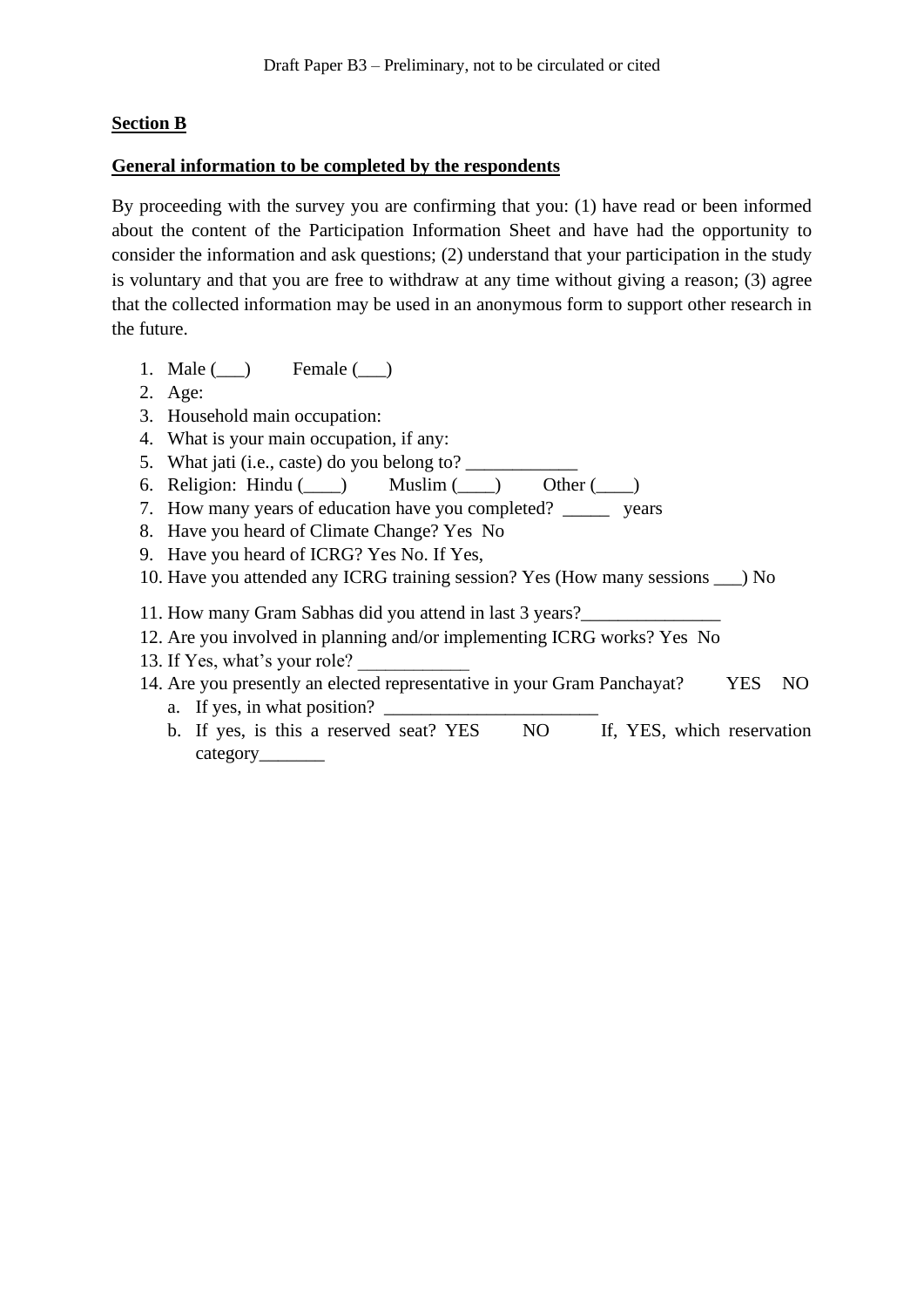# **Section C**

Please rate to what extent you agree/disagree with the following statements, according to the scale below:

| Strongly disagree   Somewhat disagree   Somewhat agree | Strongly agree |  |  |
|--------------------------------------------------------|----------------|--|--|
|                                                        |                |  |  |

|                | I believe that the ICRG <sup>7</sup> works in the village are very important for the well-<br>being of the entire village |       | $2 \t3 \t4$ |  |
|----------------|---------------------------------------------------------------------------------------------------------------------------|-------|-------------|--|
| $\overline{2}$ | I am very concerned about environmental issues in my village                                                              |       | 2 3 4       |  |
|                | would be willing to work more hours to implement ICRG works, even without<br>any additional payments                      |       | 2, 3, 4     |  |
|                | I do not see any difference between NRM works under MGNREGA and<br>proposed/on-going ICRG works                           |       | $2 \t3 \t4$ |  |
|                | Panchayats play a crucial role in protecting the environment                                                              | 2 3 4 |             |  |
| 6              | Due to the effects of climate change, it is very important to undertake more ICRG<br>work than before                     | 2 3 4 |             |  |
|                | General people in my village do not understand the effects of climate change                                              | 2 3 4 |             |  |
| 8              | The ICRG works are/will be too difficult to execute                                                                       |       |             |  |

### **9. Please mention the following to each respondent:**

In the following, you should imagine that: An engineer working for an international NGO has designed a project that can improve the availability of water in your village. The project will not involve any material costs but it will require manual work. The NGO is willing to provide the technical assistance needed to implement the project but only if there are enough people in your village who are willing to volunteer to do the manual labour. The work will not be paid. There is no government scheme to cover this type of project or this type of work. The work can be carried out by both men and women. The work can be carried out by adults (18+ years) only.

The project can impact you in the following ways: (1) more water will be available for your household's main drinking water source during dry season; (2) improved ground water level; and (3) more water availability for agriculture. If you choose to implement the project, then you will have to contribute unpaid manual labour but in return you will get some or all of the improvements mentioned above.

Although you do not actually work the amount of hours you will indicate in the question below, indicating your willingness to work more in implementing such a project will increase the chance that government will implement the project. Consequently, you may in fact work more hours with no extra payments in general. Therefore, please answer the survey questions carefully.

## **Then ask the following:**

<sup>7</sup> Refer to the exact ICRG works are taking place/had taken place in the village